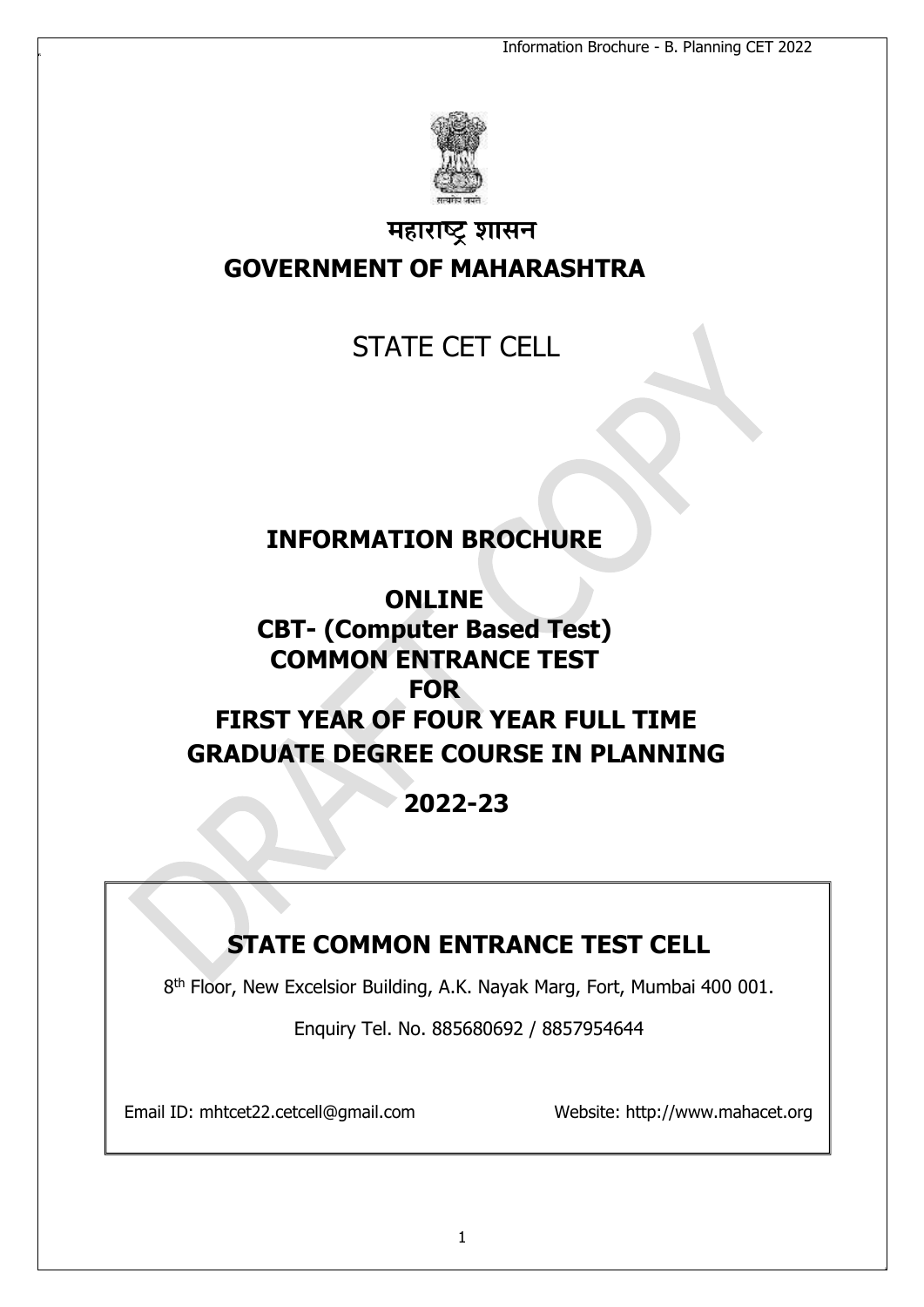2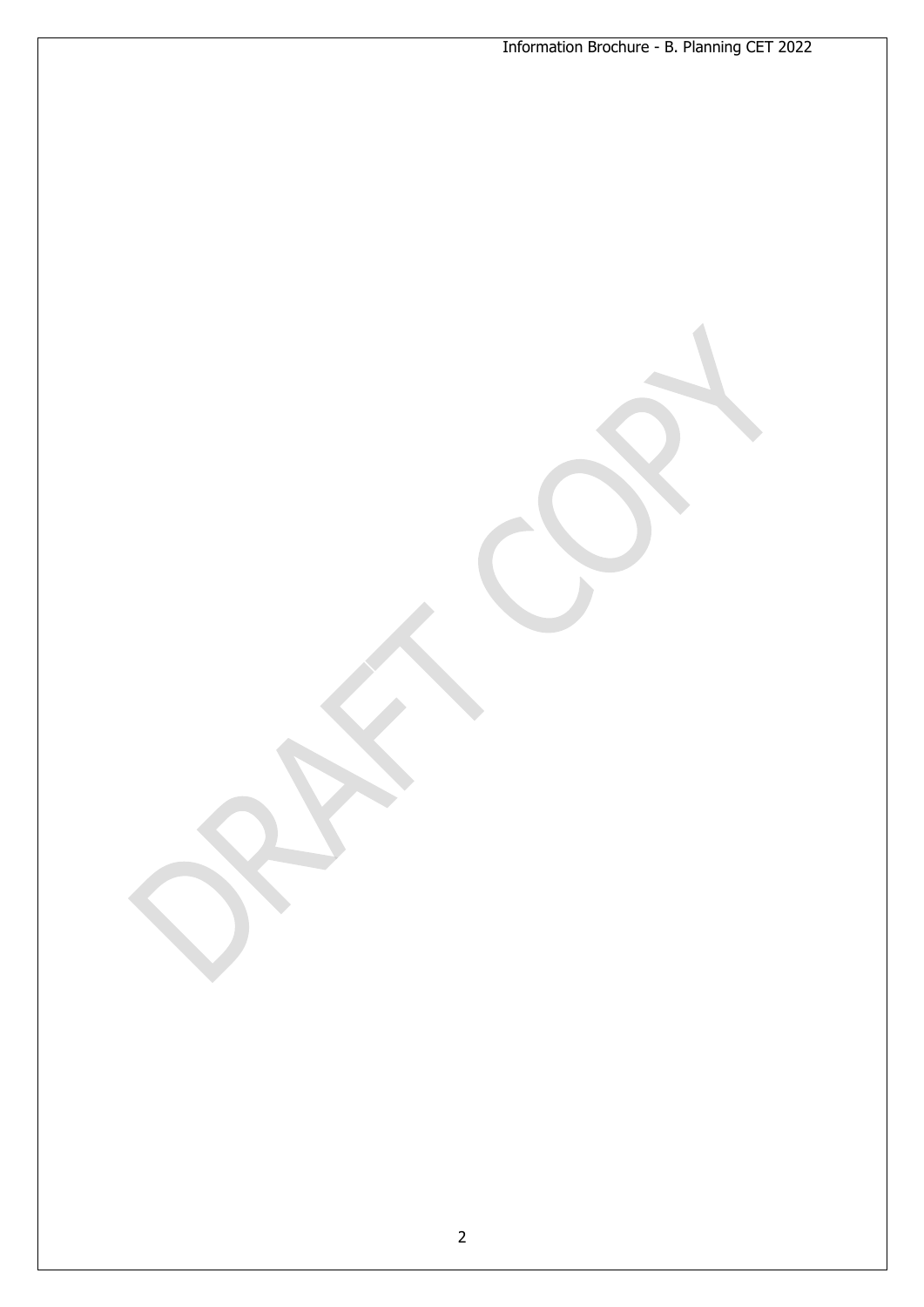|      | <b>Introduction</b>                                                                          | Page No. |
|------|----------------------------------------------------------------------------------------------|----------|
| 1.0  | Introduction                                                                                 | 4        |
| 2.0  | <b>Competent Authority</b>                                                                   | 4        |
| 3.0  | Eligibility for Appearing MAH-B.Planning-CET 2022                                            | 4        |
| 4.0  | <b>MAH-B.Planning Examination Schedule</b>                                                   | 5        |
| 5.0  | <b>Examination Fees for CET</b>                                                              | 5        |
| 6.0  | Procedure for Online Application Form Filing and Registration for<br>MAH-B.Planning-CET 2022 | 6        |
| 7.0  | Download Hall Ticket & Identity Verification                                                 | 6        |
| 8.0  | <b>Test Centre For CET</b>                                                                   | 7        |
| 9.0  | Syllabus and Marking Scheme for MAH-B.Planning-CET 2022                                      | 8        |
| 10.0 | Guidelines for persons with disabilities using a scribe                                      | 13       |
| 11.0 | Action against candidates found guilty of misconduct / use<br>ofunfair means                 | 16       |
| 12.0 | Test Information & Sample Questions                                                          | 16       |

## **Activities and Scheduled Dates**

| Sr. | <b>ACTIVITY</b>                                               | <b>SCHEDULE</b> |            |  |
|-----|---------------------------------------------------------------|-----------------|------------|--|
| No. |                                                               | <b>From</b>     | Tο         |  |
|     | Online registration for MAH-B.Planning-CET 2022 on 22/04/2022 |                 | 13/05/2022 |  |
|     | the website https://bplanningcet2022.mahacet.org/             |                 |            |  |

The schedule displayed above is provisional and may change under unavoidable circumstances. The revised schedule, if any, will be notified on website [https://bplanningcet2022.mahacet.org/](https://bhmct2022.mahacet.org/) (This URL was given for only application)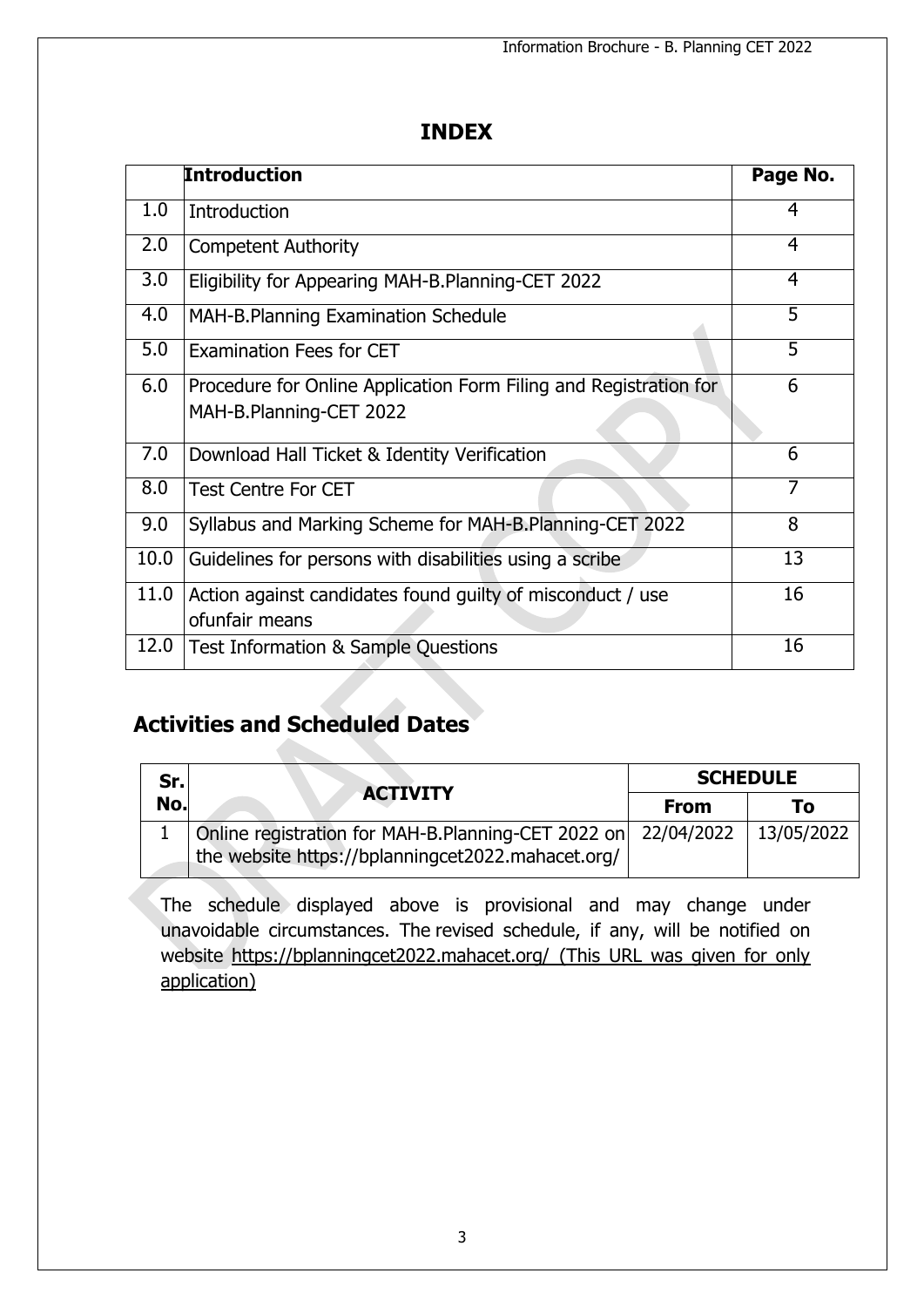## **1.0 Introduction**

Government of Maharashtra has established a State Common Entrance Test Cell (CET CELL) under Admission Regulating Authority (ARA) as per the provision in Section 10 of Maharashtra Unaided Private Professional Educational Institutions (Regulation of Admissions and Fees) Act, 2015, (Herein after called the Act).

The Competent Authority shall conduct the MAH-B.Planning-CET 2022 for admission to first year of four-year full time graduate degree course in Planning for Academic Year 2022-23.

The admissions to the following institutes will be based on the score of CET, provided they are approved & recognized by Government of Maharashtra and are affiliated to any of the Non-Agricultural University in Maharashtra State.

- (i) All Government Aided Institutes offering Planning Course
- (ii) All Un-Aided Planning Institutes covered as per the Act

## **2.0 Competent Authority**

"Commissioner, State CET Cell' is the **Competent Authority** to conduct the MAH-B.Planning-CET 2022 as per the Provisions of 2(e) and Section 10(2) of the Act.

## **3.0 Eligibility for Appearing MAH-B.Planning-CET 2022**

The candidate should fulfill the following eligibility criteria:

- (1) Maharashtra State Candidature Candidate, -
- (i) The Candidate should be an Indian National;
- (ii) Passed 10+2 examination with Maths as a Mandatory subject along with two other subjects out of - Physics / Mathematics / Chemistry/ Computer Science / Electronics / Information Technology / Biology / Informatics Practices / Biotechnology / Technical Vocational subject / Agriculture / Engineering Graphics / Business Studies / Entrepreneurship and

Obtained at least 45% marks (40% in case of candidates belonging to reserved category) in the qualifying Examination.

## **Note:**

- Aggregate marks means the grand total of marks obtained by the candidate in subjects on which the class declaration is made in the particular Board from which the candidate is passing the qualifying examination.
- In case the candidates are awarded grades/CGPA instead of marks, the conversion of grades/CGPA to percentage of marks would be based on the procedure certified by the Board from where they passing the qualifying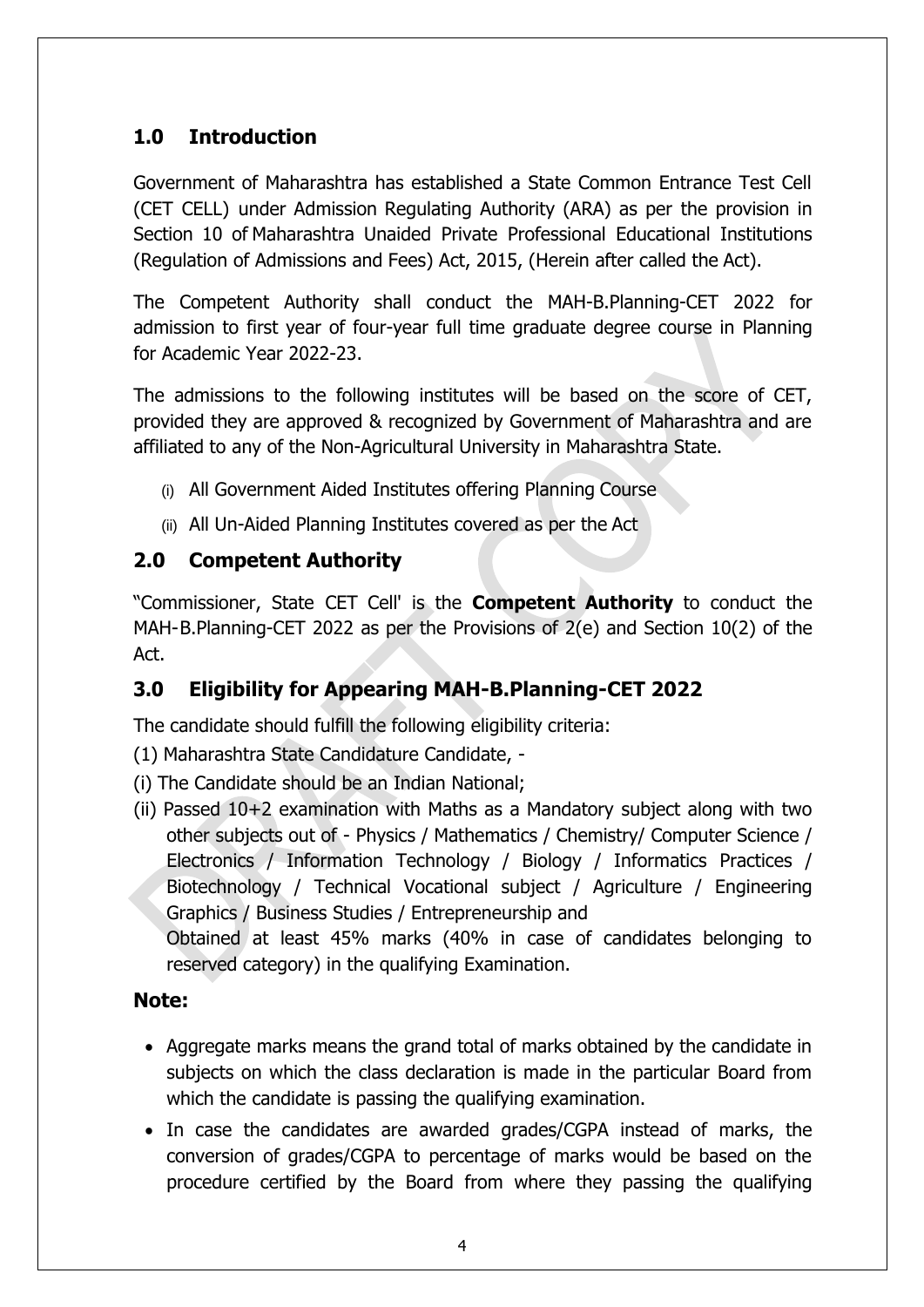examination.

- The percentage of marks shall be calculated by rounding off to two places after decimal.
- The candidates belonging to SC, VJ/DT (NT (A)), NT (B), NT(C), NT (D), OBC and SBC categories should produce "Caste Validity Certificate" issued by Scrutiny Committee of Social Welfare Department and the Candidate belonging to ST category should submit "Tribe Validity Certificate" issued by Scrutiny Committee of Tribal Department and valid Non Creamy Layer certificate except SC, ST candidates at the time of verification of documents.

## **4.0 MAH-B. Planning-CET 2022 Schedule:-**

| <b>CET Exam name</b>                                                                               | <b>MHT CET_B.Planning</b>         |
|----------------------------------------------------------------------------------------------------|-----------------------------------|
|                                                                                                    | <b>Batch 1</b>                    |
| Date of Exam                                                                                       | <b>To be Notified Later</b>       |
| <b>Issue of Hall ticket</b>                                                                        | <b>To be Notified Later</b>       |
| Center of Examination                                                                              | As indicated in the admit<br>card |
| Reporting Time                                                                                     |                                   |
| Entry in Examination hall                                                                          |                                   |
| Last entry permitted in Examination Hall (Gate<br>Close), no candidate will be permitted after the |                                   |
| gate closure<br>First Login to read instructions                                                   |                                   |
| <b>Commencement of Online Examination</b>                                                          |                                   |
| End of Online Examination                                                                          |                                   |
| <b>Result Declaration</b>                                                                          | <b>To be Notified Later</b>       |

## **5.0 Examination Fees for CET**

Application form processing fees as stated below is to be paid through online system only by Internet Payment, Credit Card / Debit Card (RuPay/Visa/MasterCard/Maestro), Internet Banking, IMPS, Cash Cards/ Mobile Wallets for which the service charges, as per rules, shall be applicable in addition to the application form processing fees. No other mode of payment shall be permitted. This fee is non-refundable and nontransferable under any circumstances.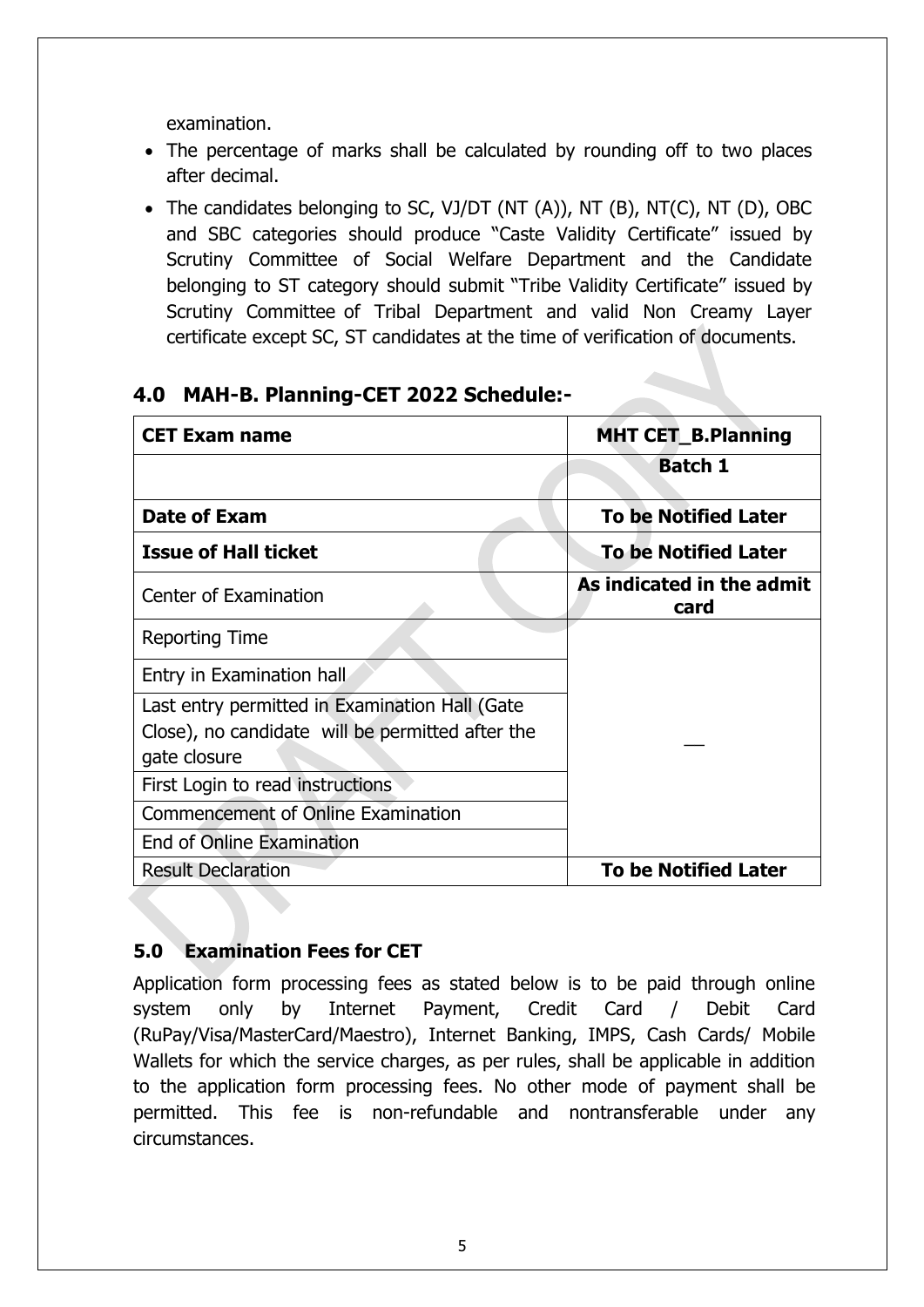| For Open Category Candidates from Maharashtra State,                                              | ₹.800/- |  |  |
|---------------------------------------------------------------------------------------------------|---------|--|--|
| Outside Maharashtra State (OMS), J & K Migrant candidates                                         |         |  |  |
| For Candidates of Backward Class Categories [SC, ST, VJ/DT-                                       |         |  |  |
| $NT(A)$ , NT(B), NT(C), NT(D), OBC, SBC, EWS] & Persons with Disability $\overline{\tau}$ . 600/- |         |  |  |
| Candidates Economically Weaker Section and Persons with Disabilities                              |         |  |  |
| belonging to Maharashtra State only.                                                              |         |  |  |

 Candidates will be required to submit the Caste Certificate & Caste Validity Certificate and Non Creamy Layer Certificate if applicable at the time of filling CAP Application form to be considered under category.

## **6.0 Procedure for Online Application Form Filling and Registration for MAH-B.Planning-CET 2022:- Please refer user manual**

### **7.0 Download Hall Ticket: -**

As per the schedule, Candidates will have to visit the website **www.mahacet.org** for downloading Hall Ticket for online test. Intimation for downloading Hall Ticket will also be sent through email/SMS. Once the candidate clicks the relevant link, he/she can access the window for Hall Ticket download. The candidate is required to use (i) Registration Number/Roll Number, (ii) Password/Date of Birth for downloading the Hall Ticket. Candidate needs to affix recent recognizable photograph on the Hall Ticket preferably the same as provided during registration and appear at the examination center with (i) Hall Ticket (ii) Photo Identity Proof as stipulated below and also specified in the Hall Ticket and Photo Identity Proof as brought in original.

Refer Hall Ticket download guidelines available on CET CELL website

#### **7.1 Identity Verification**

In the examination hall, the Hall Ticket along with original of the candidate's currently valid photo identity (bearing the same name as it appears on the Hall Ticket) such as PAN Card/ Passport/ Permanent Driving Licence/ Voter's Card/ Bank Passbook with photograph/ Photo identity proof issued by a Gazzetted Officer on official letterhead along with photograph / Photo identity proof issued by a People's Representative on official letterhead along with photograph / valid recent Identity Card issued by a recognized College/ University/ Aadhaar card/E- Aadhaar card with a photograph/ Employee ID/ Bar Council Identity Card with photograph should be submitted to the invigilator for verification. The candidate'sidentity will be verified with respect to his/her details on the Hall Ticket, in the Attendance List and requisite documents submitted. If identity of the candidate is in doubt the candidate may not be allowed to appear for the Examination.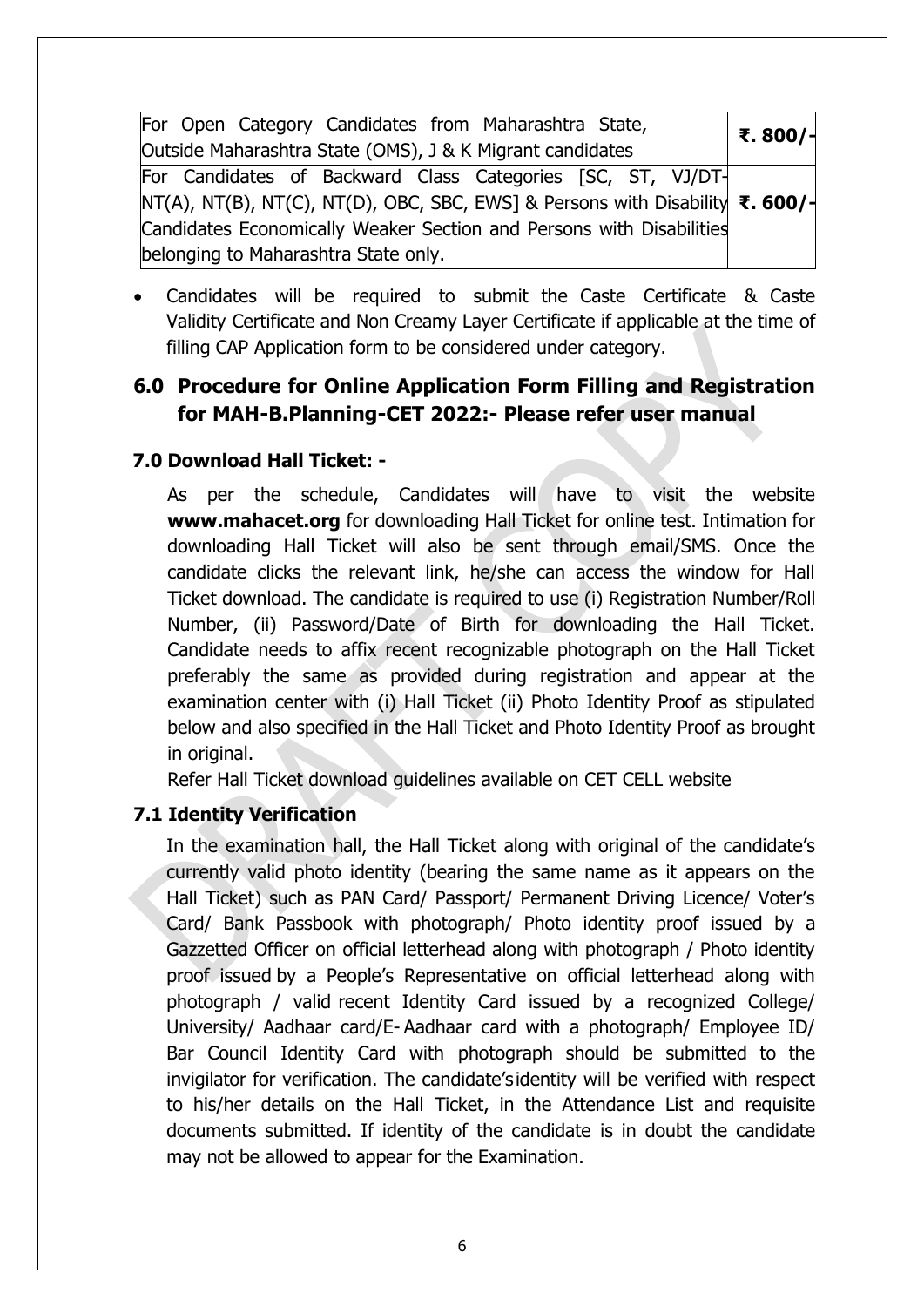## **Ration Card & Learning Driving License are not valid id proof.**

**Candidates Reporting Late** i.e. after the reporting time specified on the Hall Ticket for Examination will not be permitted to take the examination. The reporting time mentioned on the Hall Ticket is prior to the Start time of the test. Though the duration of the examination is 120 minutes, candidates may be required to be at the venue for about 210 minutes including the time required for completion of various formalities such as verification and collection of various requisite documents, logging in, giving of instructions.

**Note:** Candidates have to produce in original the photo identity proof along with Examination Hall Ticket while attending the examination, without which they will not be allowed to take up the examination. Candidates must note that the name as appearing on the Hall Ticket (provided during the process of registration) should match the nameas appearing on the photo identity proof. Female candidates who have changed first/last/middle name post marriage must take special note of this. If there is any mismatch between the name indicated in the Hall Ticket and Photo Identity Proof the candidate will not be allowed to appear for the examination. In case of candidates who have changed their name, will be allowed only if they produce original Gazette notification / their original marriage certificate / affidavit in original.

## **8.0 Test Centre for CET**

- 1. Each centre may have many "Venues" depending upon the number of candidates appearing at that centre.
- 2. A candidate appearing for CET shall give his/her preference for the centre, however the Competent Authority reserves the right to allocate the centre and venue.
- 3. The examination will be conducted online at venues given in the respective Hall Ticket.
- 4. No request for change of centre/venue/date/session for Examination shall be entertained.
- 5. Competent Authority, however, reserves the right to cancel any of the Examination Centres and/ or add some other Centres, at its discretion, depending upon the response, administrative feasibility, etc.
- 6. Competent Authority also reserves the right to allot the candidate to any centre other than the one he/she has opted for.
- 7. Candidate will appear for the examination at an Examination Centre at his/her owns risks and expenses and Competent Authority will not be responsible for any injury or losses etc. of any nature.
- 8. Choice of centre once exercised by the candidate will be final.
- 9. If sufficient number of candidates does not opt for a particular centre for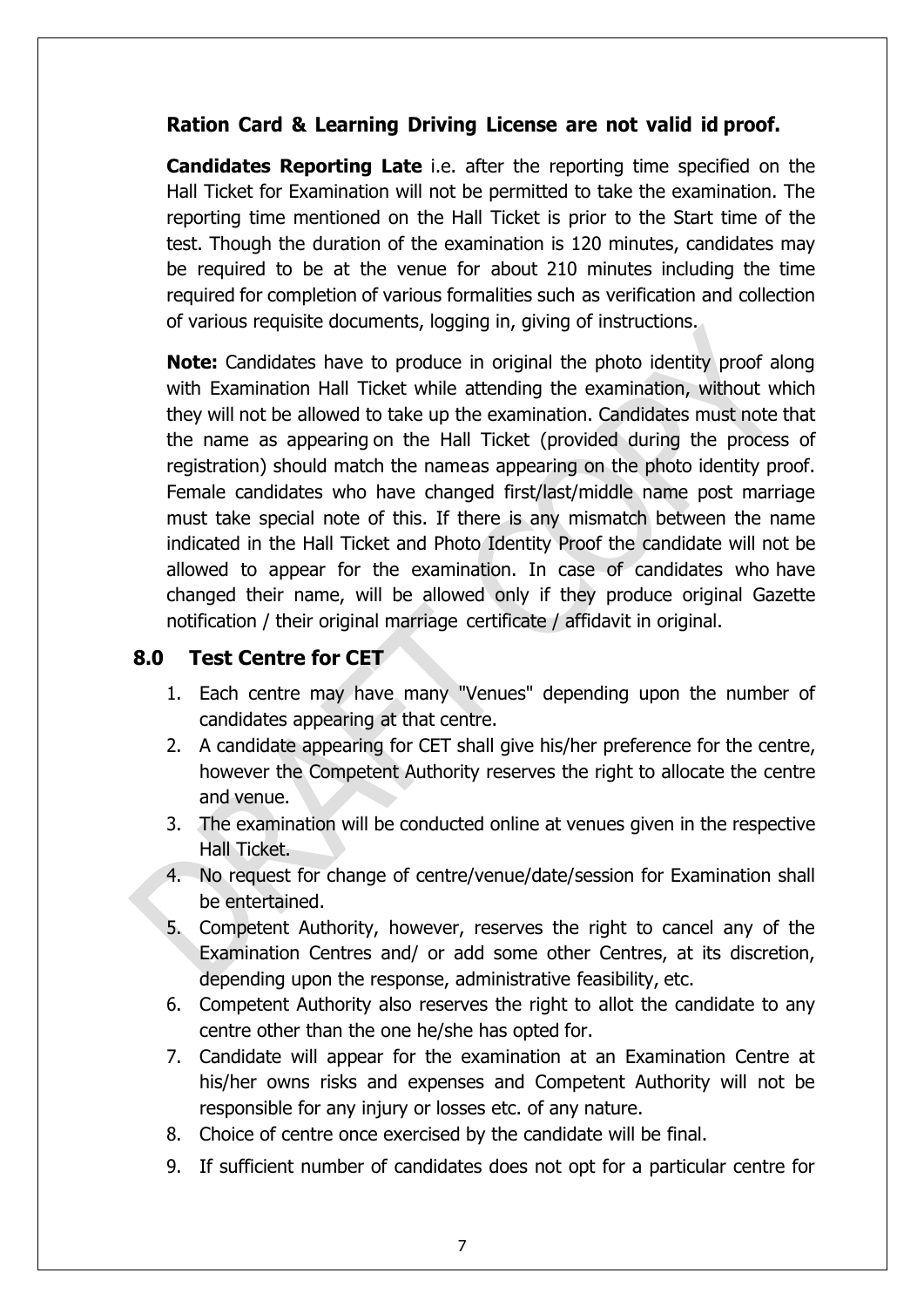"Online" examination, Competent Authority reserves the right to allot any other adjunct centre to those candidates OR if the number of candidates is more than the capacity available for online exam for a centre, Competent Authority reserves the right to allot any other centre to the candidate.

## **9.0 Syllabus and Marking Scheme for MAH-B.Planning-CET 2022**

The On Line test will have 100 questions based on Mathematics (Part-I), Aptitude Test (Part-II) and Planning Based Questions (Part-III) for 200 marks.

| Sr.<br>No.    | <b>Paper</b> | <b>Topic</b>          | No. of<br><b>Questions</b> | Mark/s<br>per | <b>Total</b><br><b>Marks</b> | <b>Duration</b><br>$\vert$ (minutes) |
|---------------|--------------|-----------------------|----------------------------|---------------|------------------------------|--------------------------------------|
|               |              |                       |                            | Question      |                              |                                      |
|               | Part-I       | <b>Mathematics</b>    | 25                         | 02            | 50                           | 30                                   |
| $\mathcal{P}$ | Part-II      | Aptitude Test         | 50                         | 02            | 100                          | 60                                   |
| 3             | Part-III     | <b>Planning Based</b> | 25                         | 02            | 50                           | 30                                   |
|               |              | Questions             |                            |               |                              |                                      |
|               |              | <b>TOTAL</b>          | 100                        |               | 200                          | 120                                  |

### **Notes:**

- The test will comprise of multiple choice objective type questions (Four Options)
- **There is no negative marking System for this test.**
- **Test Duration: 120 minutes**
- Medium of CET: English
- Mode of Examination Online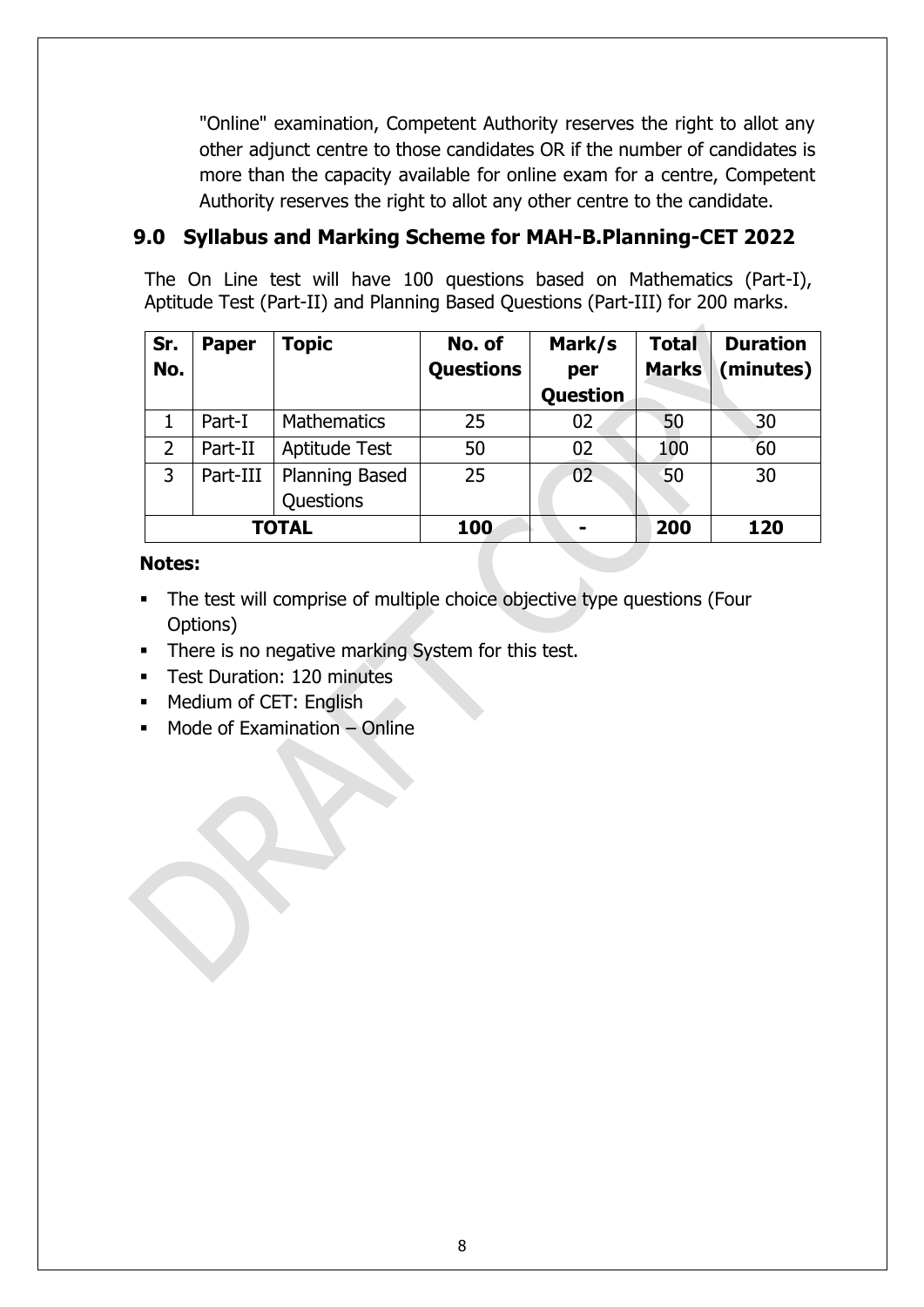## **9.1 SYLLABUS FOR MAH-B.Plan CET 2022**

### **Part I - MATHEMATICS**

## **Unit-1: Sets, Relations and Functions:**

Sets and their representation: Union, intersection and complement of sets and their algebraic properties; Power set; Relation, Type of relations, equivalence relations, functions; one-one, into and onto functions, the composition of functions.

## **Unit-2: Complex Numbers and Quadratic Equations:**

Complex numbers as ordered pairs of reals, Representation of complex numbers in the form  $a + ib$  and their representation in a plane, Argand diagram, algebra of complex number, modulus and argument (or amplitude) of a complex number, triangle inequality, Quadratic equations in real and complex number system and their solutions, Relations between roots and co-efficient, nature of roots, the formation of quadratic equations with given roots.

### **Unit-3: Matrices and Determinants:**

Matrices, algebra of matrices, type of matrices, determinants and matrices of order two and three, properties of determinants, evaluation of determinants, area of triangles using determinants, Adjoint and evaluation of inverse of a square matrix using determinants and elementary transformations, Test of consistency and solution of simultaneous linear equations in two or three variables using determinants and matrices.

## **Unit-4: Permutations and Combinations:**

The fundamental principle of counting, permutation as an arrangement and combination as section, Meaning of P (n,r) and C (n,r), simple applications.

#### **Unit-5: Mathematical Inductions:**

Principle of Mathematical Induction and its simple applications

## **Unit-6: Binomial Theorem and its Simple Applications:**

Binomial theorem for a positive integral index, general term and middle term, properties of Binomial coefficients and simple applications

## **Unit-7: Sequence and Series:**

Arithmetic and Geometric progressions, insertion of arithmetic, geometric means between two given numbers, Relation between A.M and G.M sum up to n terms of special series; Sn, Sn2, Sn3. Arithmetico-Geometric progression.

## **Unit-8: Limit, Continuity and Differentiability:**

Real-valued functions, algebra of functions, polynomials, rational, trigonometric,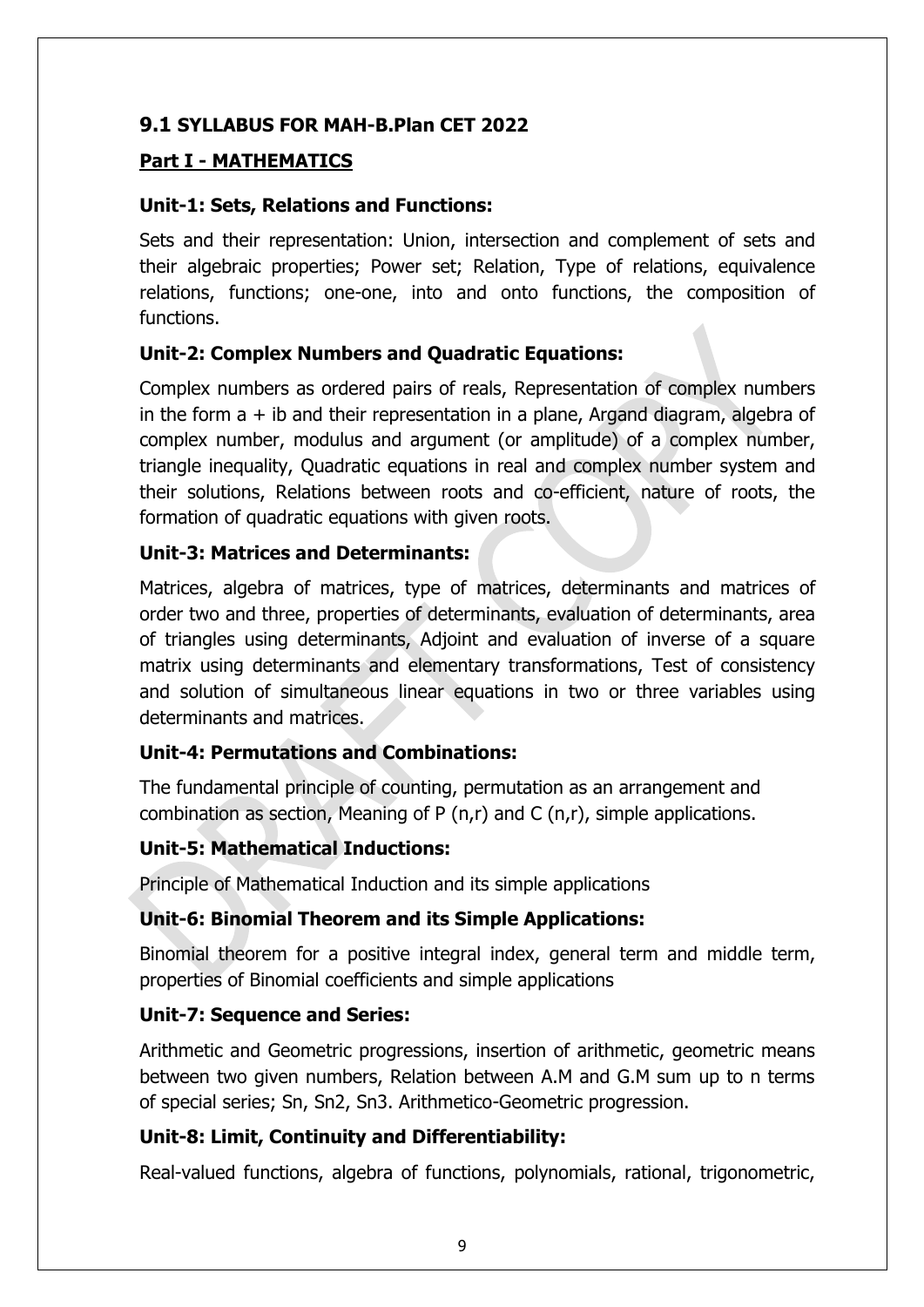logarithmic and exponential functions, inverse function. Graphs of simple functions. Limits, continuity and differentiability. Differentiation of the sum, difference, product and quotient of two functions. Differentiation of trigonometric, inverse trigonometric, logarithmic, exponential, composite and implicit functions; derivatives of order up to two, Rolle's and Lagrange's Mean Value Theorems, Applications of derivatives: Rate of change of quantities, monotonic-Increasing and decreasing functions, Maxima and minima of functions of one variable, tangents and normal.

## **Unit- 9: Integral Calculus:**

Integral as an anti-derivative, Fundamental Integrals involving algebraic, trigonometric, exponential and logarithms functions. Integrations by substitution, by parts and by partial functions, Integration using trigonometric identities.

Evaluation of simple integrals of the type

$$
\int \frac{dx}{x^2 + a^2}, \quad \int \frac{dx}{\sqrt{x^2 \pm a^2}}, \quad \int \frac{dx}{a^2 - x^2}, \quad \int \frac{dx}{\sqrt{a^2 - x^2}}
$$
\n
$$
\int \frac{dx}{ax^2 + bx + c}, \quad \int \frac{dx}{\sqrt{ax^2 + bx + c}}, \quad \int \frac{(px + q)dx}{ax^2 + bx + c},
$$
\n
$$
\int \frac{(px + q)dx}{\sqrt{ax^2 + bx + c}}
$$
\n
$$
\int \sqrt{a^2 \pm x^2} dx
$$

Integral as limit of a sum. The fundamental theorem of calculus, properties of definite integrals. Evaluation of definite integrals, determining areas of the regions bounded by simple curves in standard form.

## **Unit-10: Differential Equations**

Ordinary differential equations, their order and degree, the formation of differential equations, solution of differential equation by the method of separation of variables, solution of a homogeneous and linear differential equation of the type.

$$
\frac{dy}{dx} + p(x)y = q(x)
$$

## **Unit-11: Co-Ordinate Geometry**

Cartesian system of rectangular co-ordinates, 10 in a plane, distance formula, sections formula, locus and its equation, translation of axis, slop of a line, parallel and perpendicular lines, intercept of a line on the co-ordinate axes.

Straight line - Various forms of equations of a line, intersection of lines, angles between two lines, conditions for concurrence of three lines, the distance of a point form a line, equations of internal and external by sectors of angles between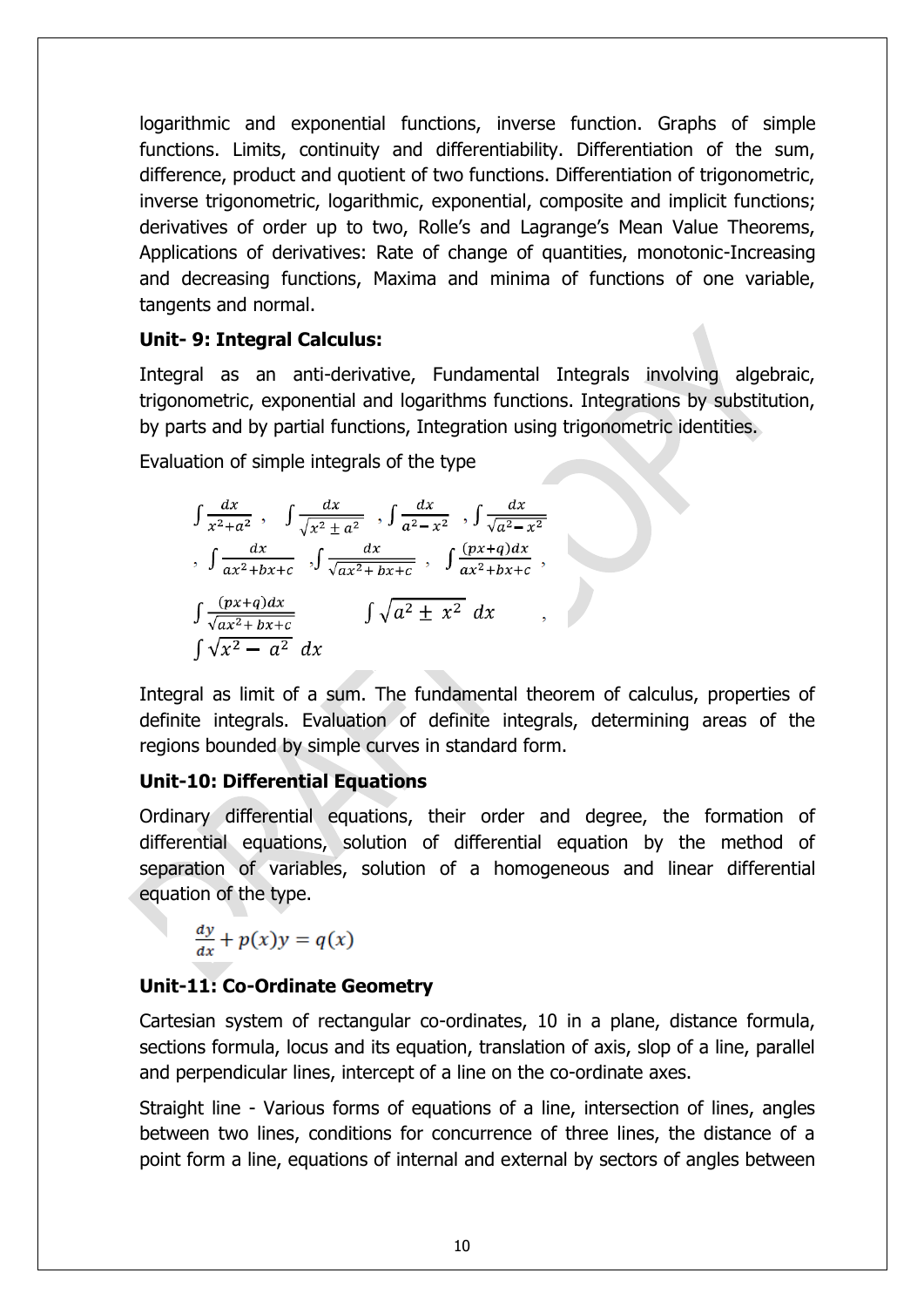two lines co-ordinate of the centroid, orthocentre and circumcentre of a triangle, equation of the family of lines passing through the point of intersection of two lines.

Circle, conic sections - A standard form of equations of a circle, the general form of the equation of a circle, its radius and central, equation of a circle when the endpoints of a diameter are given, points of intersection of a line and a circle with the centre at the origin and condition for a line to be tangent to a circle, equation of the tangent, sections of conics, equations of conic sections (parabola, ellipse and hyperbola) in standard forms, condition for  $Y = mx +c$  to be a tangent and point (s) of tangency.

### **Unit-12: Three Dimensional Geometry**

Coordinates of a point in space, the distance between two points, section formula, directions ratios and direction cosines, the angle between two intersecting lines. Skew lines, the shortest distance between them and its equation. Equations of a line and a plane in different forms, the intersection of a line and a plane, coplanar lines.

### **Unit-13: Vector Algebra**

Vectors and scalars, the addition of vectors, components of a vector in two dimensions and three-dimensional space, scalar and vector products, scalar and vector triple product.

## **Unit-14: Statistics and Probability**

Measures of discretion; calculation of mean, median, mode of grouped and ungrouped data calculation of standard deviation, variance and mean deviation for grouped and ungrouped data.

Probability: Probability of an event, addition and multiplication theorems of probability, Baye's theorem, probability distribution of a random variate, Bernoulli trials and binomial distribution.

## **Unit-15: Trigonometry**

Trigonometrical identities and equations, trigonometrical functions, inverse trigonometrical functions and their properties, heights and distance.

#### **Unit -16: Mathematical Reasoning**

Statement logical operations and, or, implies, implied by, if and only if, understanding of tautology, contradiction, converse and contrapositive.

## **Part II - APTITUDE**

#### **Unit-1**

Awareness of persons. Buildings, Materials. Objects, Texture related to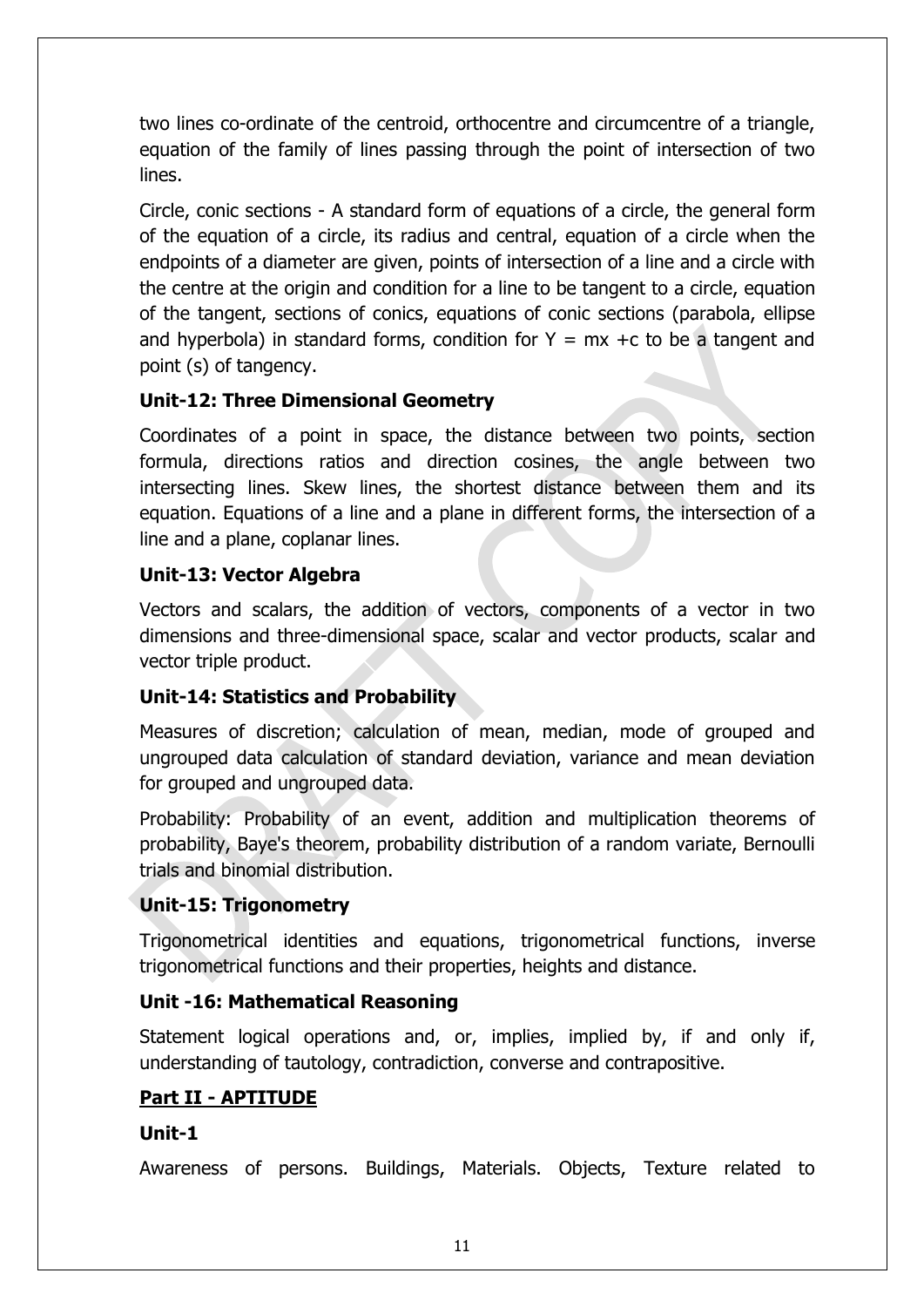Architecture and Build-environment, Visusalising three dimensional objects from two-dimensional drawings. Visualising. Different sides of three-dimensional objects. Analytical Reasoning Mental Ability (Visual, Numerical and Verbal)

## **Unit- 2: Three Dimensional- Perception:**

Understanding and appreciation of scale and proportions of objects, building forms and elements, colour texture harmony and contrast Design and drawing of geometrical or abstract shapes and patterns in pencil.

Transformation of forms both 2D and 3D union, subtraction rotation, development of surfaces and volumes, Generation of Plan, elevations and 3D views of objects, Creating two dimensional and three-dimensional compositions using given shapes and forms.

## **Part III – PLANNING**

#### **Unit-1: General Awareness**

General knowledge questions and knowledge about prominent cities, development issues, government programmes etc.

### **Unit-2: Social Sciences**

The idea of nationalism, nationalism in India, pre-modern world, 19th-century global economy, colonialism and colonial cities, industrialisation, resources and development, types of resources, agriculture, water, mineral resources, industries, national economy; Human Settlements.

Power-sharing, federalism, political parties, democracy, the constitution of India.

Economic development- economic sectors, globalisation, the concept of development, poverty; Population structure, social exclusion and inequality, urbanisation, rural development, colonial cities.

#### **Unit-3: Thinking Skills**

Comprehension (unseen passage); map reading skills, scale, distance, direction, area etc.; critical reasoning; understanding of charts, graphs and tables; basic concepts of statistics and quantitative reasoning.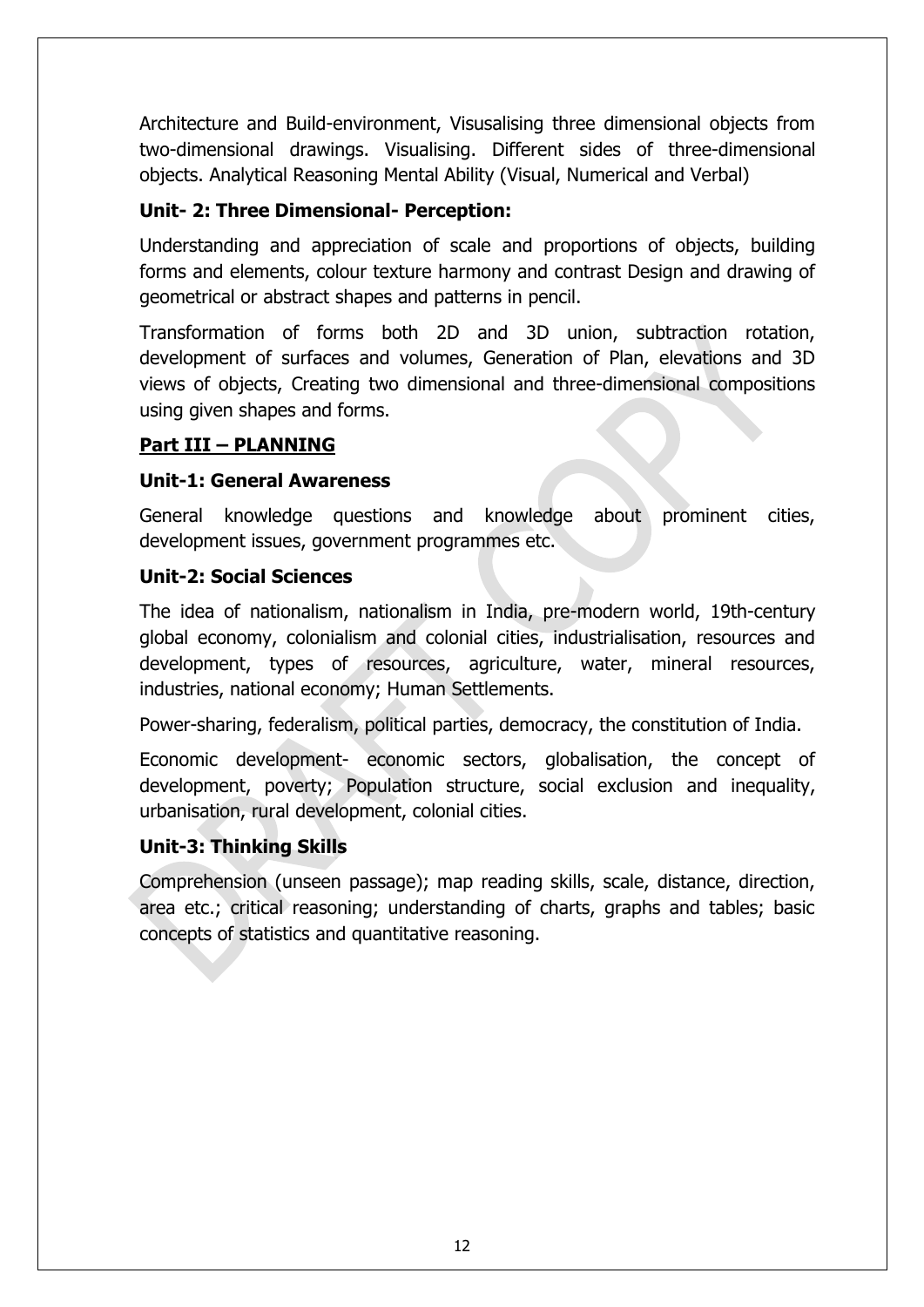## **10.0 Guidelines for persons with disabilities using a scribe**

The visually impaired candidates and candidates whose writing speed is adversely affected permanently for any reason can use their own scribe at their cost during the online examination, subject to limits as in (ii) and (iii) below. In all such cases where a scribe is used, the following rules will apply:

- The candidate will have to arrange his/her own scribe at his/her own cost.
- The scribe arranged by the candidate should not be a candidate for the same examination. If violation of the above is detected at any stage of the process; candidature of both the candidate and the scribe will be cancelled. Candidates eligible for and who wish to use the services of a scribe in the examination should invariably carefully indicate the same in the online application form. Any subsequent request may not be favorably entertained.
- A person acting as a scribe for one candidate cannot be a scribe for another candidate.
- The scribe may be from any academic stream.
- Both the candidate as well as scribe will have to give a suitable undertaking confirming that the scribe fulfils all the stipulated eligibility criteria for a scribe mentioned above. Further in case it later transpires that he/she did not fulfill any laid down eligibility criteria or suppressed material facts the candidature of the applicant will stand cancelled, irrespective of the result of the online examination.
- Those candidates who use a scribe shall be eligible for compensatory time of 20minutes for every hour of the examination.
- Only candidates registered for compensatory time will be allowed such concessions since compensatory time given to candidates shall be system based,it shall not be possible for the Competent Authority to allow such time if he / she is not registered for the same. Candidates not registered for compensatory timeshall not be allowed such concessions.
- Scribe should not answer on his/her own. Any such behavior observed will resultin cancellation of candidature.
	- (i) Guidelines for Candidates with locomotors disability and cerebral palsy A compensatory time of twenty minutes per hour or otherwise advised shall be permitted for the candidates with locomotors disability and cerebral palsy where dominant (writing) extremity is affected to the extent of slowing the performance of function (minimum of 40% impairment).
	- (ii) Guidelines for Visually Impaired candidates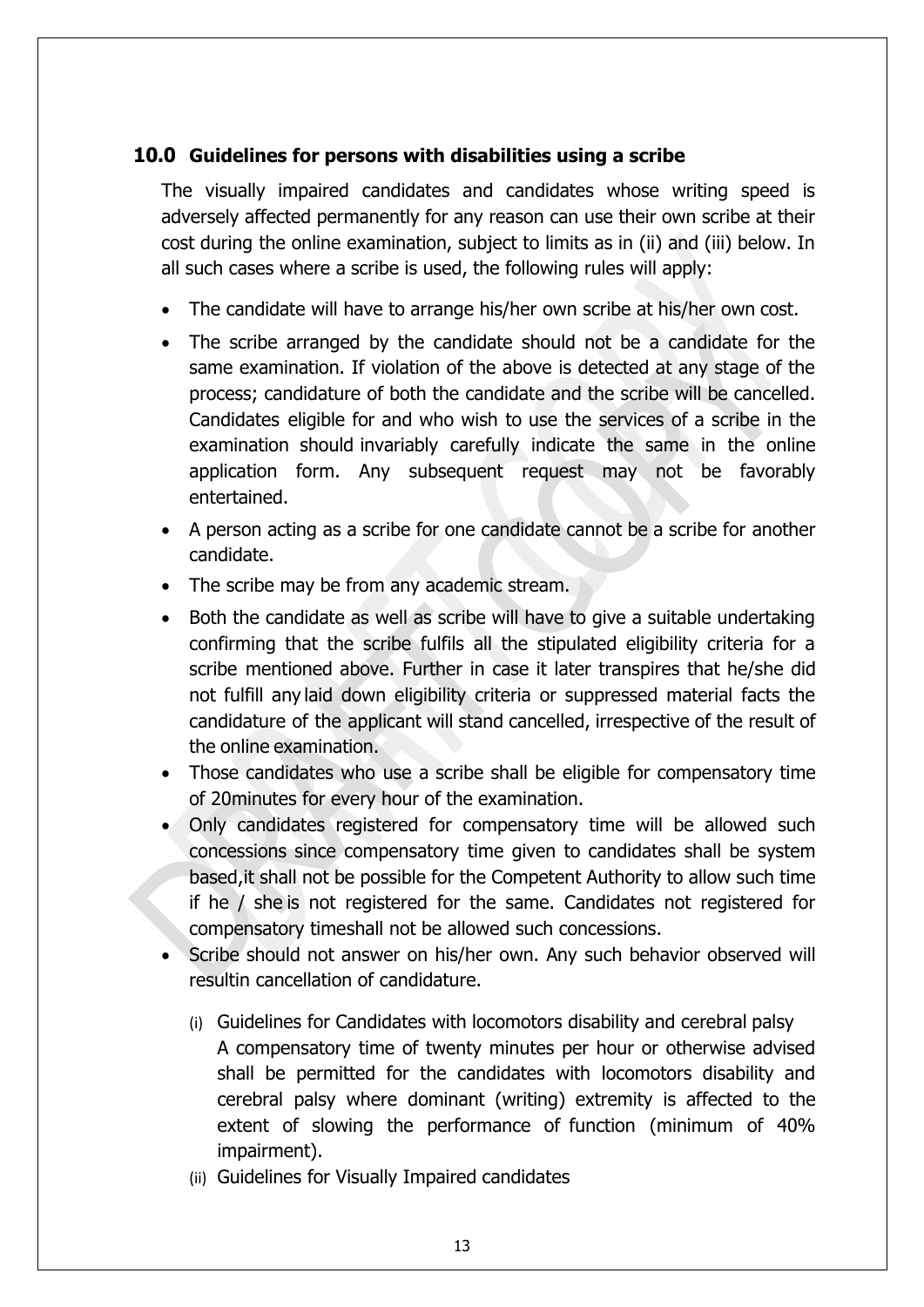- Visually Impaired candidates (who suffer from not less than 40% of disability) may opt to view the contents of the test in magnified font and all such candidates will be eligible for compensatory time of 20 minutes for every hour or otherwiseadvised of examination.
- The facility of viewing the contents of the test in magnifying font will not be available to Visually Impaired candidates who use the services of a Scribe for the examination.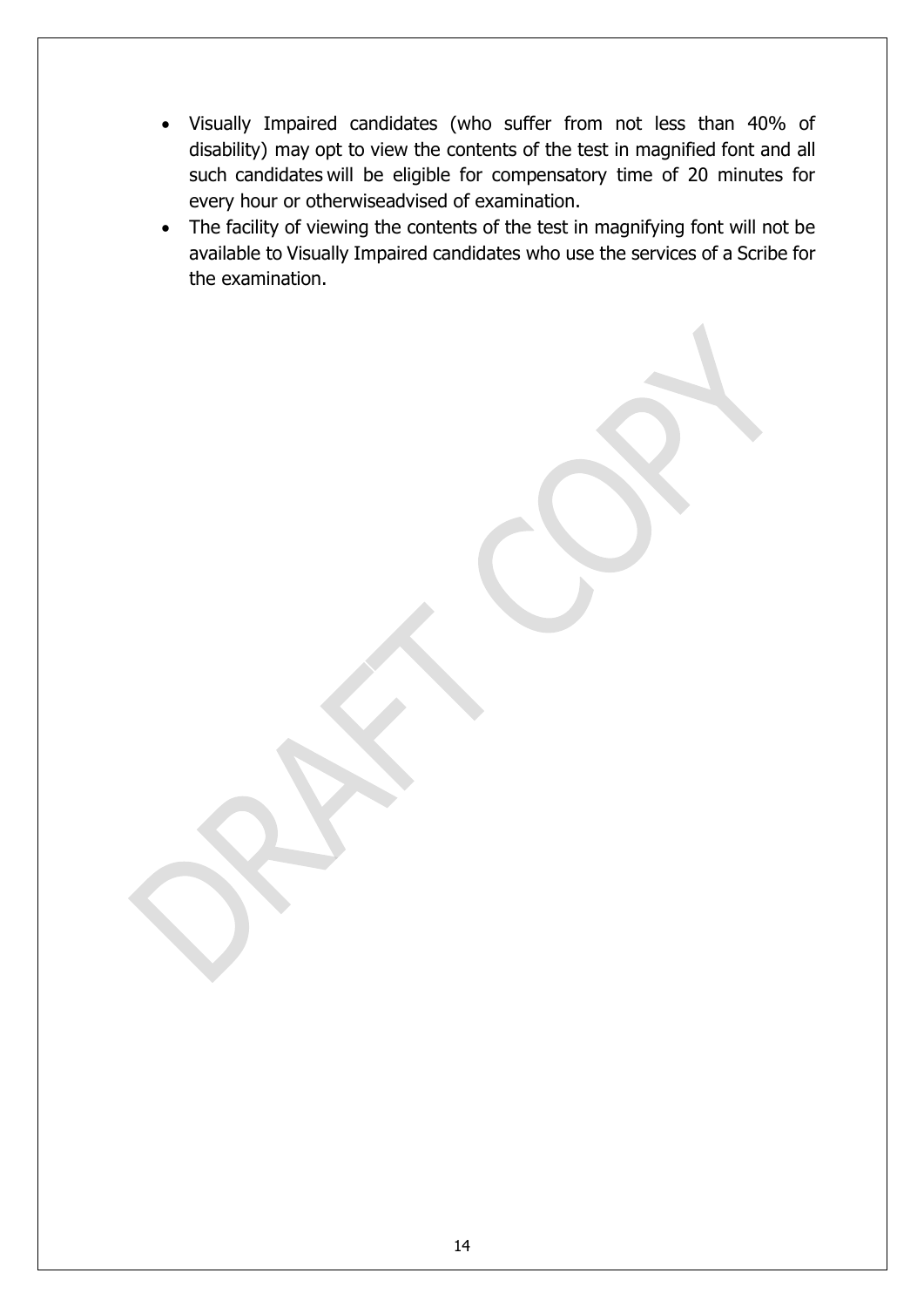The details of applicability of Scribe and/or Extra Time for various types of Disabilitiesare given in the following table.

| <b>Types of Specified</b>   | <b>Sub Type</b>           | <b>Whether</b>           | <b>Whether Extra</b>     |
|-----------------------------|---------------------------|--------------------------|--------------------------|
| <b>Disability</b>           |                           | scribe is                | timeis allowed           |
|                             |                           | allowed                  |                          |
| 1) Physical Disability      |                           |                          |                          |
| A) Locomotor Disability     | 1) Leprosy Cured Person   | If opted by<br>candidate | If opted by<br>candidate |
|                             | 2) Cerebral Palsy         | <b>YES</b>               | <b>YES</b>               |
|                             | a) Dominant Arm/Both      |                          |                          |
|                             | Arms affected             |                          |                          |
|                             | b) Stiff Back & Hips      |                          |                          |
|                             | 3) Dwarfism               | <b>NO</b>                | <b>NO</b>                |
|                             | 4) Muscular Dystrophy     | If opted by              | If opted by              |
|                             |                           | candidate                | candidate                |
|                             | 5) Acid Attack Victims    | $\overline{N}$           | <b>NO</b>                |
|                             |                           |                          |                          |
| <b>B) Visual Impairment</b> | 6)Blindness               | <b>YES</b>               | <b>YES</b>               |
|                             | 7)Low Vision              | <b>YES</b>               | <b>YES</b>               |
|                             |                           |                          |                          |
| <b>C)Hearing Impairment</b> | 8) Deaf                   | <b>NO</b>                | $\overline{N}$           |
|                             | 9) Hard of Hearing        | <b>NO</b>                | $\overline{N}$           |
|                             |                           |                          |                          |
| D)Speech &                  | 10)Speech & Language      | <b>No</b>                | <b>No</b>                |
| Language                    | <b>Disability</b>         |                          |                          |
| <b>Disability</b>           | a)Laryngectomy/Aphasia    |                          |                          |
|                             |                           |                          |                          |
| 2) Intellectual Disability  | 11) Dyslexia              | If opted by              | If opted by              |
| a) Specific learning        |                           | candidate                | candidate                |
| disabilities                | 12) Dysgraphia            | If opted by              | If opted by              |
|                             |                           | candidate                | candidate                |
|                             | 13) Dyscalculia           | If opted by<br>candidate | If opted by<br>candidate |
|                             | 14) Dyspraxia             | If opted by              | If opted by              |
|                             |                           | candidate                | candidate                |
|                             | 15) Developmental aphasia | If opted by              | If opted by              |
|                             |                           | candidate                | candidate                |
|                             |                           |                          |                          |
| b) Autism Spectrum          | 16) Autism Spectrum       | If opted by              | If opted by              |
| <b>Disorder</b>             | disorder                  | candidate                | candidate                |
| 3) Mental Behaviour         | 17) Mental Illness        | If opted by              | If opted by              |
|                             |                           | candidate                | candidate                |
| 4) Disability Caused due    | 18) Multiple Sclerosis    | <b>YES</b>               | <b>YES</b>               |
| $\mathsf{to}$ : -           |                           |                          |                          |
| a) Chronic                  | 19) Parkinson's Disease   | <b>YES</b>               | <b>YES</b>               |
| <b>Neurological</b>         |                           |                          |                          |
| <b>Conditions</b>           |                           |                          |                          |
|                             | 20) Haemophilia           | $\overline{N}$           | $\overline{N}$           |
|                             | 21) Thalassemia           | $\overline{NO}$          | <b>NO</b>                |
| b)Blood Disorder            | 22) Sickle cell disease   | <b>NO</b>                | $\overline{NO}$          |
|                             |                           |                          |                          |

These guidelines are subject to change in terms of GOI guidelines / clarifications, ifany, from time to time.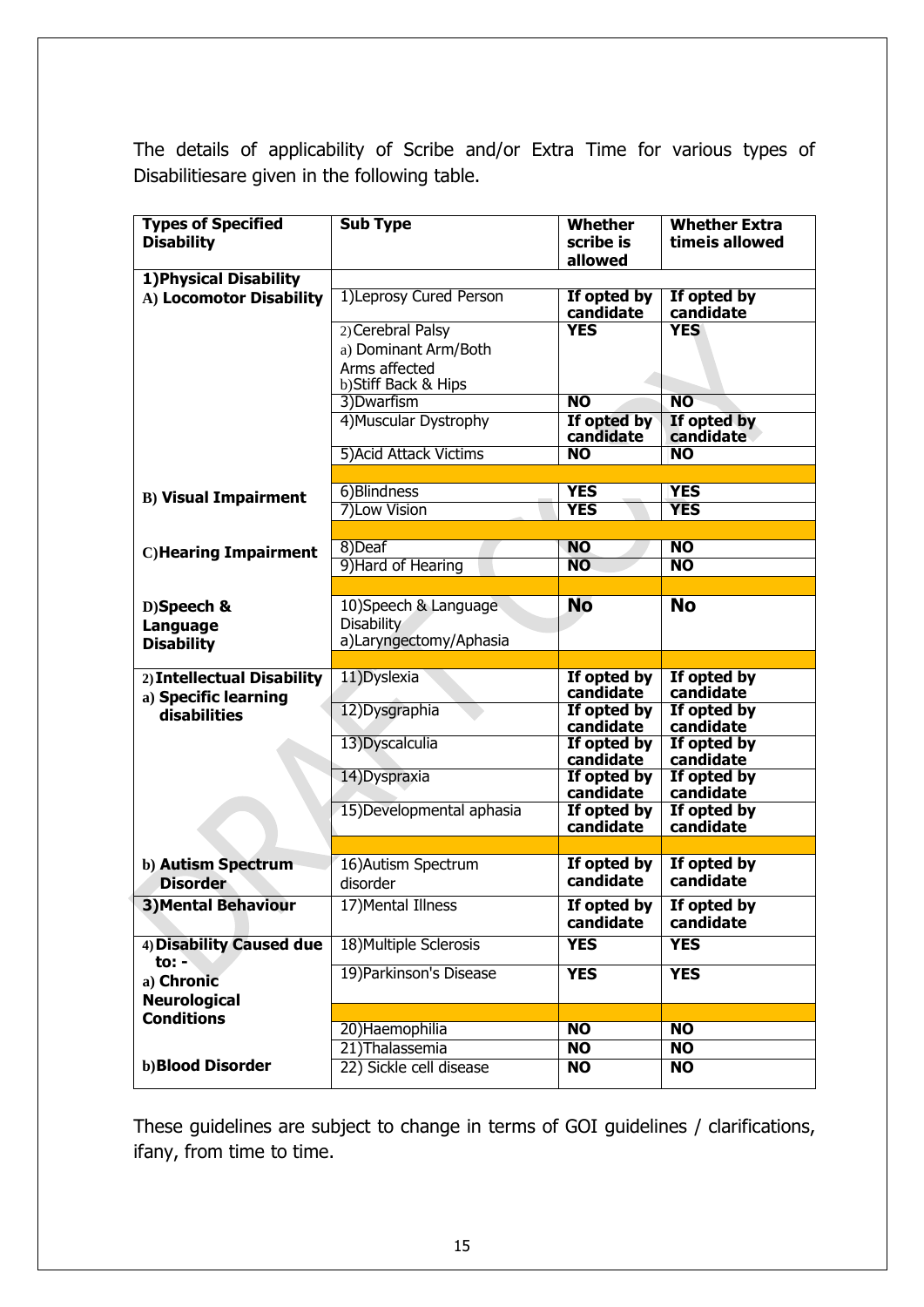## **11.0 Action against candidates found guilty of misconduct/ use ofunfair means**

Candidates are advised in their own interest that they should not furnish any particulars that are false, tampered with or fabricated and should not suppressany material information while submitting online application. At the time of examination or in a subsequent admission procedure, if a candidate is (or hasbeen) found guilty of  $-$ 

- (i) Using unfair means or
- (ii) Impersonating or procuring impersonation by any person or
- (iii) misbehaving in the examination hall or disclosing, publishing, reproducing, transmitting, storing or facilitating transmission and storage of contents of the test(s) or any information therein in whole or part thereof in any form or by any means, verbal or written, electronically or mechanically for any purpose or Resorting to any irregular or improper means in connection with his/ her candidature or
- (iv) Obtaining support for his/ her candidature by unfair means, or
- (v) Carrying mobile phones or similar electronic devices of communication in the examination hall, such a candidate may, in addition to rendering himself/ herself liable to criminal prosecution, be liable: to be disqualified from the examination/admission for which he/ she is a candidate

#### **12.0 Test Information & Sample Questions**

The time for the test is 120 minutes; however, you may have to be at the venue for approximately 150 minutes including the time required for logging in, collection of the Hall Ticket, going through the instructions etc. All tests will be provided in English. You can attempt any question at any point of time within these 120 minutes. All the questions will have multiple choices. Out of the four answers to a question only one will be the correct answer. You have to select the most appropriate answer and 'mouse click' that alternative which you feel is appropriate/correct. The alternative/ option that you have clicked on will be treated as your answer to that question. There will be no penalty for wrong answers marked by you. However, you are advised, not to mark answers by random guessing.

## **The Scores of Online Examination will be obtained by adopting the following procedure:**

**Percentile Scores:** Percentile scores are scores based on the relative performance of all the Candidates who appear for the CET Examination. Basically, the marks obtained are transformed into a scale ranging from 100 to 0 for whole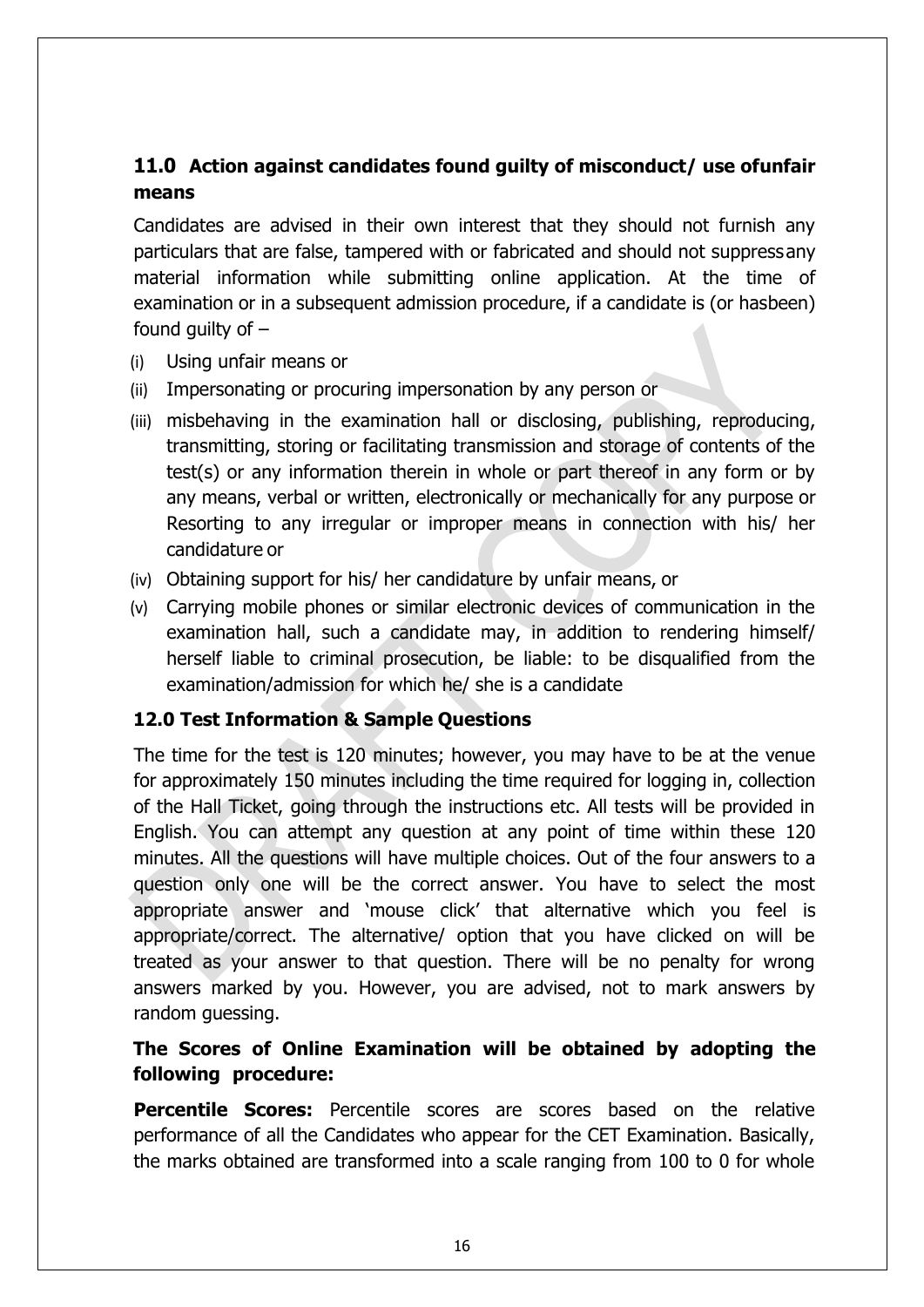examination conducted in single Batch/shift using single Question Paper of all the examinees appearing for the said CET Examination.

**The Percentile Score indicates the percentage of the candidates who have appeared for CET who have scored EQUAL TO OR BELOW (same or lower raw scores) in that examination. Therefore, the topper (highest score) of each CET Examination conducted in single shift will get the same Percentile of 100 which is desirable. The marks obtained in between the highest and lowest scores are also converted to appropriate Percentiles.**

**The Percentile score of a Candidate Appearing for the CET conducted in the single shift is calculated using the following formula:**

## **The Percentile Scores will be calculated up to 7 decimal places to avoid bunching effect and reduce ties.**

## **GENERAL INSTRUCTIONS**

- 1. The possibility of occurrence of some problem in the administration of the examination cannot be ruled out completely which may impact test delivery and/or result from being generated. In that event, every effort will be made to rectify such problem, which may include movement of candidates, delay in test. Conduct of a re-exam is at the absolute discretion of test conducting body. Candidates will nothave any claim for a re-test. Candidates not willing to move or not willing to participate in the delayed process of test delivery shall be summarily rejected fromthe process.
- 2. Decision of State CET Cell in all matters relating to conduction of CET will be finaland binding on the candidate. No correspondence or personal enquiries shall be entertained by the State CET Cell in this behalf.
- 3. If the examination is held in more than one session, the scores across various sessions will be equated to adjust for slight differences in difficulty level of different test batteries used across sessions. More than one session are required if the nodescapacity is less or some technical disruption takes place at any center or for any candidate.
- 4. State CET Cell would be analysing the responses (answers) of individual candidates with those of other candidates to detect patterns of similarity of

 $100 * (No. of candidates appeared in the session with raw score < the candidate's Score)$ Total no. of candidates in the session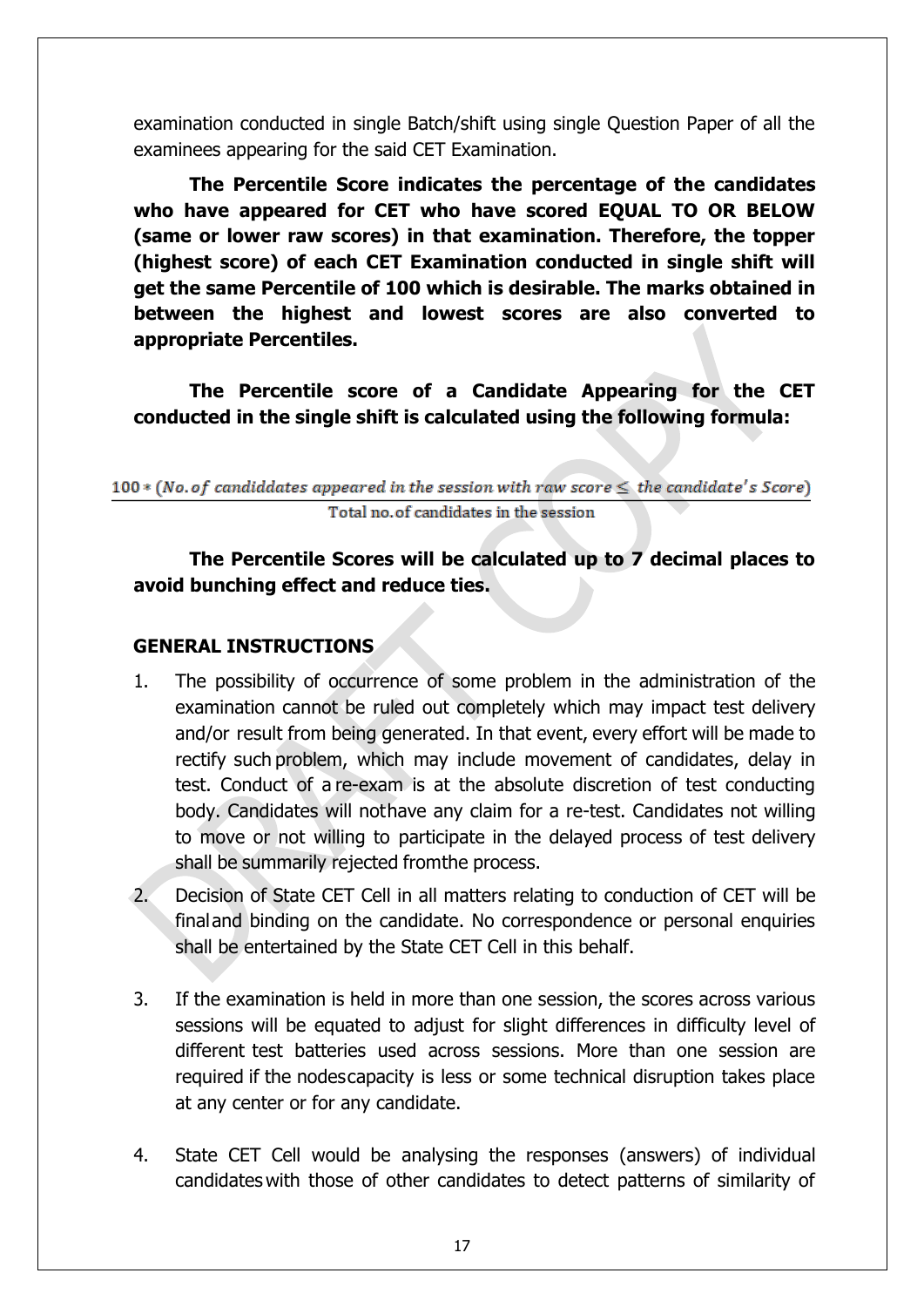right and wrong answers. If in the analytical procedure adopted by State CET Cell in this regard, it is inferred/ concluded that the responses have been shared and scores obtained are not genuine/ valid, State CET Cell reserves right to disqualify the candidatureof the concerned candidates and the result of such candidates (disqualified) will be null & void.

5. Instances for providing incorrect information and/or process violation by a candidate detected at any stage of the admission process will lead of disqualification of the candidate from the entire admission process.

## SOME SAMPLE QUESTIONS **Part – I Mathematics**

Q. 1 The least positive integral value of  $\lambda$  such that  $10^{50} + (3 \times (4)^{52}) + \lambda$  is divisible by 9 is:

- (1) 5
- (2) 3
- $(3) 7$
- $(4)$  1

Q.2 The probability of solving a problem in Mathematics by two students X and Y are 1/4 and 1/5 respectively. If both of them try to solve the problem independently, then the probability that the problem will be solved by exactly one of them is equal to:

- $(1)$  7/20
- $(2)$   $1/20$
- (3) 19/20
- $(4)$  12/20

## **Part –II Aptitude Test**

- Q. 1 'Agenda 21' is declaration related with:
	- (1) Climate change
	- (2) Global warming
	- (3) Sustainable development
	- (4) Smart city
	- (5)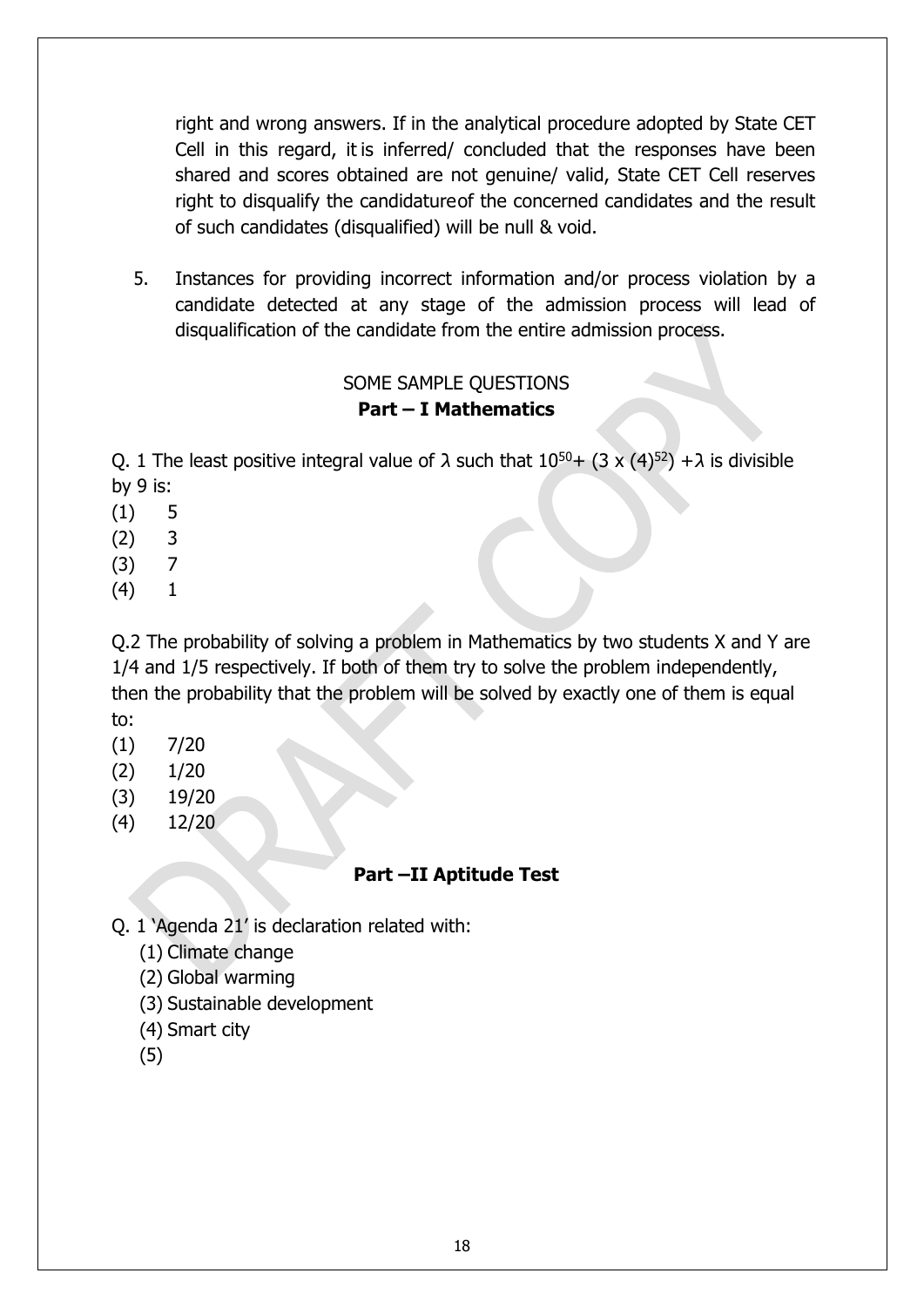Q.2 The 3D figure shows the view of an object. Identify the correct view looking in the direction of arrow, amongst the answer figures.



### **Options**





| (3) |   |  |  |
|-----|---|--|--|
|     | ٠ |  |  |
| (4) |   |  |  |

## **Part –III Planning Based Questions**

Q.1 Planning Commission in India has been replaced by:

(1)MoHUA (2)NITI Aayog  $(3)$ NIUA (4)PFIU

Q.2 What is the full form of NHAI? Choose the correct answer.

(1)National Horticulture Association of India

(2)National Heritage Authority of India

(3)National Hydroelectric Power Authority of India

(4)National Highway Authority of India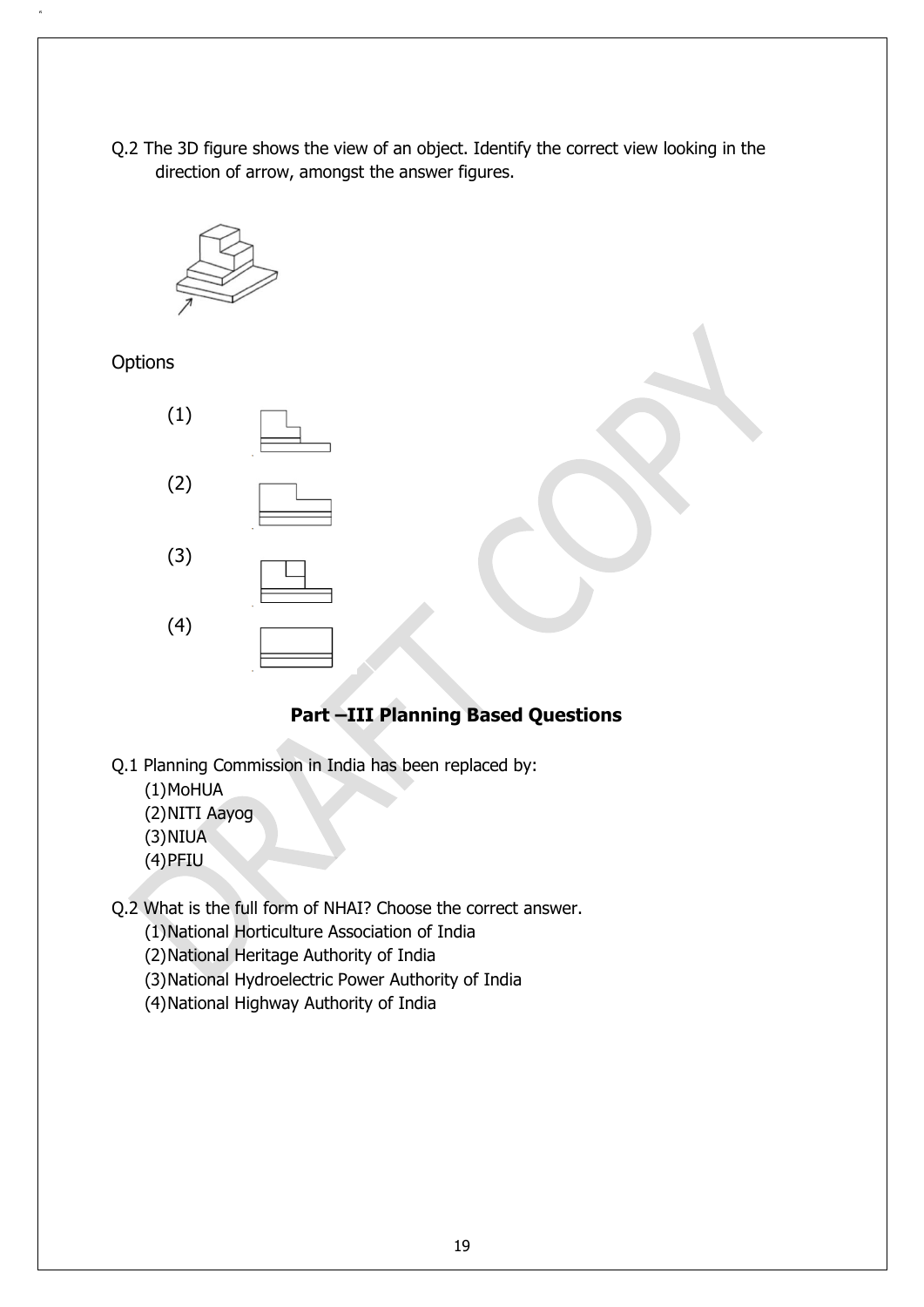## **(A) Details of the On-line Examination Pattern**

- (1) The examination would be conducted on-line i.e. on a computer.
- (2) The tests will be provided in English.
- **(3)** All the questions will have multiple choices. Out of the five answers to a question only one will be the correct answer. **The candidate has to select the most appropriate answer and 'mouse click' that alternative which he/ she feels is appropriate/ correct. The alternative/ option that is clicked on will be treated as the answer to that question. Answer to any question will be considered for final evaluation, only when candidates have submitted the answers by clicking on "Save & Next" or "Mark for Review & Next".**
- (4) The clock has been set at the server and the countdown timer at the top right corner of your screen will display the time remaining for you to complete the exam. When the clock runs outthe exam ends by default you are not required to end or submit your exam.
- (5) The question palette at the right of screen shows one of the following statuses of each of thequestions numbered:
- $1$ You have not visited the question yet.
- You have not answered the question.  $3<sup>1</sup>$
- You have answered the question.  $\sqrt{5}$
- You have NOT answered the question but have marked the question for review.  $(7)$
- You have answered the question but marked it for review.  $\circ$

The Marked for Review status simply acts as a reminder that you have set to look at the question again. If an answer is selected for a question that is Marked for Review, the answer will be considered in the final evaluation.

- (6) To select a question to answer, you can do one of the following:
	- **(a)** Click on the question number on the question palette at the right of your screen to go tothat numbered question directly. Note that using this option **does NOT save your answer** to the current question.
	- **(b)** Click on **'Save & Next'** to save answer to current question and to go to the next questionin sequence.
	- **(c)** Click on **'Mark for Review and Next'** to save answer to current question, mark it for review, and to go to the next question in sequence.
- (7) To select your answer, click on one of the option buttons.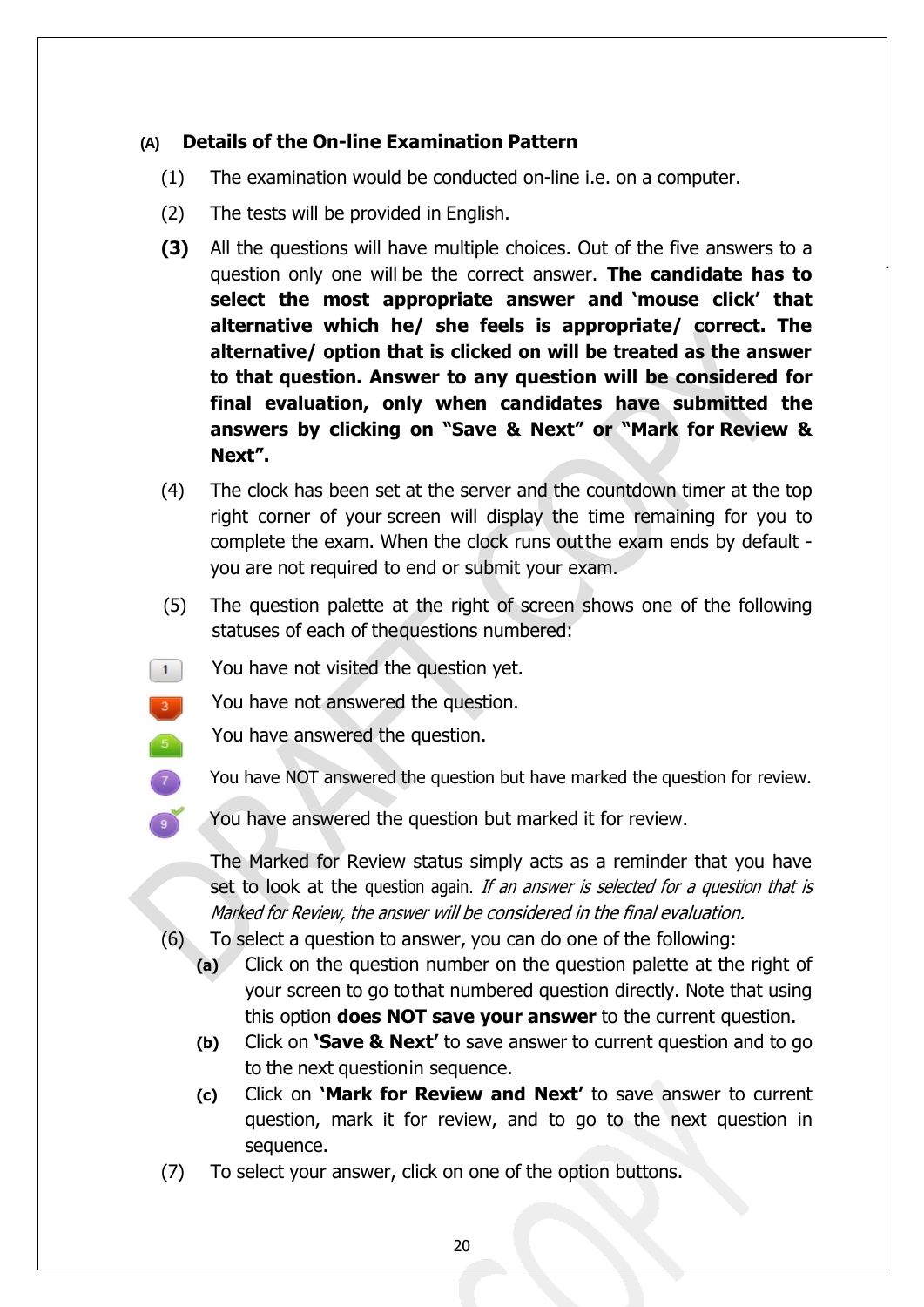- (8) To change your answer, click another desired option button.
- (9) To save your answer, you MUST click on **Save & Next**.
- (10) To deselect a chosen answer, click on the chosen option again or click on the **Clear Response** button.
- (11) To mark a question for review click on **Mark for Review & Next**. If an answer is selected for <sup>a</sup> question that is Marked for Review, the answer will be considered in the final evaluation.
- (12) To change an answer to a question, first select the question and then click on the new answeroption followed by a click on the **Save & Next** button.
- **(13) Questions that are saved or marked for review after answering will ONLY be considered for evaluation.**
- (14) Test name(s) will be displayed on the top bar of the screen. Questions in a test can be viewedby clicking on the test name. The test you will view will be highlighted.
- (15) After clicking the **Save & Next** button on the last question for a test, you will automaticallybe taken to the first question of the (next) test.
- (16) You can move the mouse cursor over the test names to view the status of the questions forthat test.
- (17) You can shuffle between test and questions anytime during the examination as per your convenience.
- (18) The candidates are requested to follow the instructions of the "Test Administrator" carefully.If any candidate does not follow the instructions / rules, it would be treated as a case of misconduct/ adoption of unfair means and such a candidate would be liable for debarment from appearing for examinations for a period as decided by CET Cell.
- (19) The candidates may ask the Test Administrator about their doubts or questions only before the commencement of the test. No query shall be entertained after the commencement of theexamination.
- (20) After the expiry of 120 minutes, the candidates will not be able to attempt any question or check their answers.
- **(21) Please note:**
	- **(a) Candidates will not be allowed to "finally submit" unless they have exhausted the actual test time.**
	- **(b) Under no circumstances should a candidate click on any of the 'keyboard keys' once the exam starts as this will lock the exam.**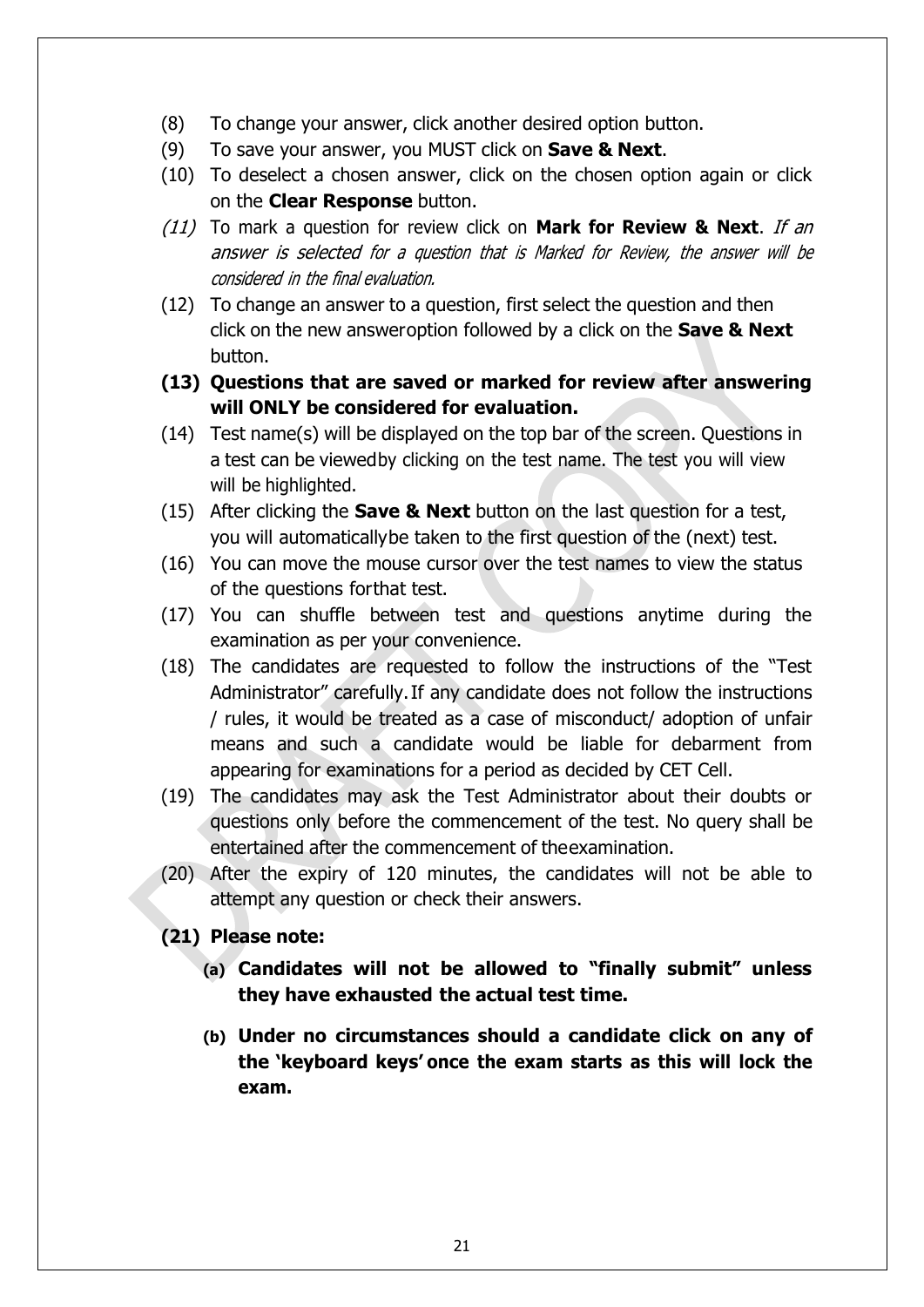## **(B) General Instructions:**

- (1) Hall ticket) on the day of the examination. Late comers will not be allowed.
- (2) The Hall Ticket should be brought with you to the examination venue along with your recent passport size photograph duly pasted on it. (Preferably the same photograph as was as uploaded).
- (3) You must scrupulously follow the instructions of the Test Administrator and CET Cell/DTE Representative at the examination venue. If you violate the instructions, you will bedisqualified and will be asked to leave the examination venue.
- (4) No use of calculators (separate or with watch), books, note books or written notes, cell phones (with or without camera facility), or any other electronic device will be allowed during the examination.
- (5) Please bring this Hall ticket with your photograph affixed thereon, currently valid Photo identity proof in original - THIS IS ESSENTIAL. Please hand over this Hall ticket to the invigilator. Currently valid photo identity proof may be PAN Card/Passport/Permanent Driving Licence/Voter's Card/Bank Passbook with photograph/Photo Identity proof issued by a Gazetted Officer on official letterhead /Photo Identity proof issued by a People's Representative on official letterhead/Valid recent Identity Card issued by a recognised College/University/Aadhar Card with a photograph/Employee ID/Bar Council Identity card with photograph. **Please Note - Ration Card and Learner's Driving License will NOT be accepted as valid ID proof for this project.** Please note that your name as appearing on the Hall ticket (provided by you during the process of registration) should reasonably match the name as appearing on the photo identity proof. Female candidates who have changed first/last/middle name post marriage must take special note of this. If there is any mismatch between the name indicated in the Hall ticket and Photo Identity Proof, you will not be allowed to appear for the exam. In case of candidates who have changed their name will be allowed only if they produce Gazette notification/their marriage certificate/affidavit.
- (6) Your responses (answers) will be analyzed with other candidates to detect patterns of similarity of right and wrong answers. If in the analytical procedure adopted in this regard, it is inferred/concluded that the responses have been shared and scores obtained are not genuine/valid, your candidature may be cancelled. Any candidate who is found copying or receiving or giving assistance or engaging in any behavior unbecoming of a candidate will not be considered for assessment. The CET Cell may take further action against such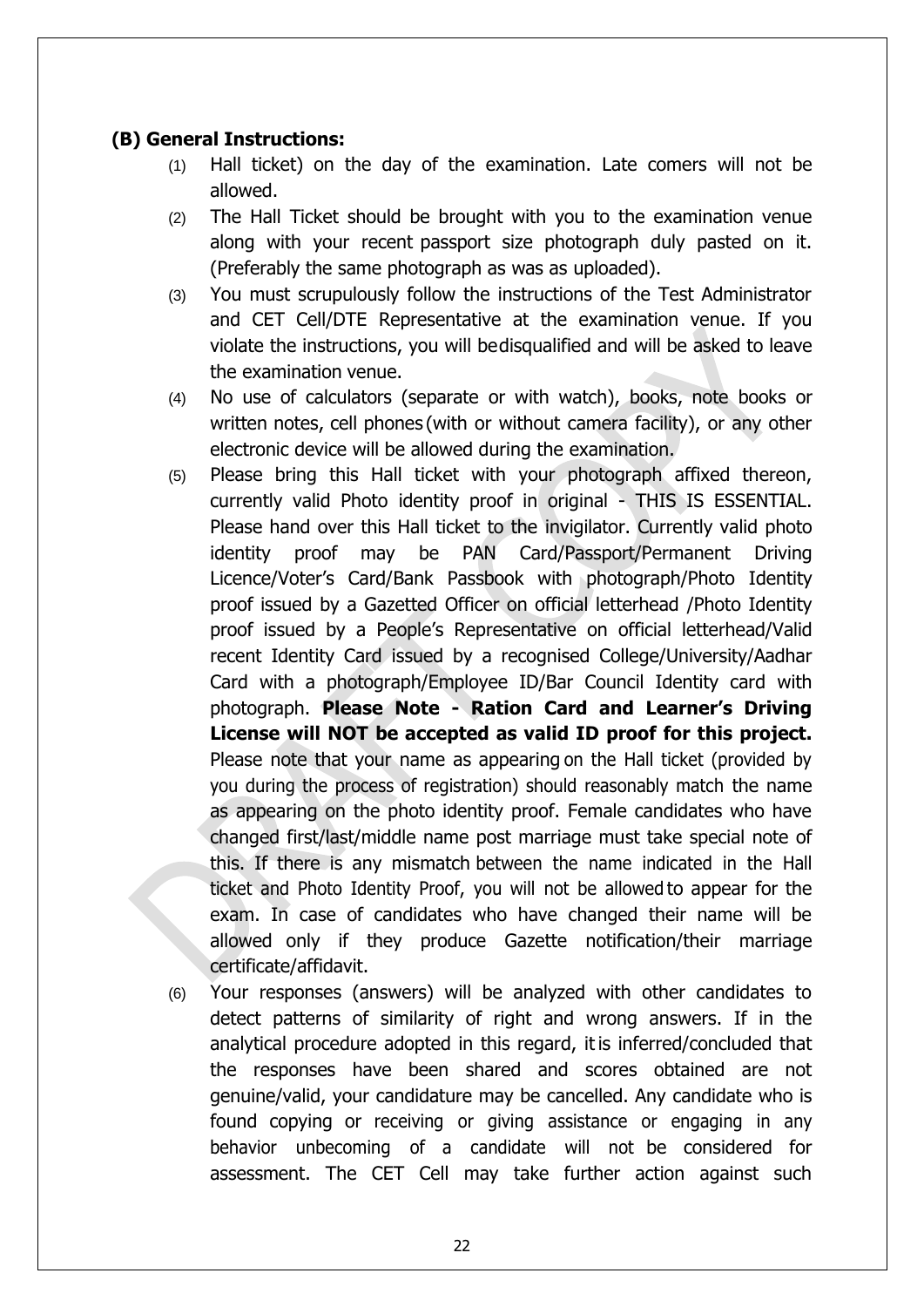candidatesas deemed fit by it.

- (7) You should bring with you a ball-point pen. A sheet of paper will be provided which can be used for rough work or taking down the question number you would like to review at the endof the test before submitting your answers. After the test is over you MUST hand over this sheet of paper to the Test Administrator before leaving the venue.
- (8) The possibility of occurrence of some problem in the administration of the examination cannot be ruled out completely which may impact test delivery and/or result from being generated. In that event, every effort will be made to rectify such problem, which may include movement of candidates, delay in test. Conduct of a re-exam is at the absolute discretion of test conducting body. Candidates will not have any claim for a re-test. Candidates not willing to move or not willing to participate in the delayed process of test delivery shall be summarily rejected from the process.
- (9) If the examination is held in more than one session, the scores across various sessions will beequated to adjust for slight differences in difficulty level of different test batteries used across sessions. More than one session are required if the nodes capacity is less or some technical disruption takes place at any centre or for any candidate.
- (10) Anyone found to be disclosing, publishing, reproducing, transmitting, storing or facilitating transmission and storage of test contents in any form or any information therein in whole orpart thereof or by any means verbal or written, electronic or mechanical or taking away the papers supplied in the examination hall or found to be in unauthorized possession of test content is likely to be prosecuted.
- (11) Instances for providing incorrect information and/or process violation by a candidate detected at any stage of the admission, process will lead to disqualification of the candidate from the admission. If such instances go undetected during the current admission process but are detected subsequently, such disqualification will take place with retrospective affect.
- (12) Please note that a candidate is allowed to appear only once in the online examination. Multiple appearance in online examination will result in cancellation of candidature. In case more than one Hall Ticket has been generated, candidates are advised to appear only once on the date and at the time mentioned on the respective Hall Ticket. All other Hall Tickets are to be surrendered.
- (13) Persons with Disabilities (PWD) should contact the Test Centre Administrator of the test venue at least 30 minutes before the time of examination for assistance in seating, if needed.